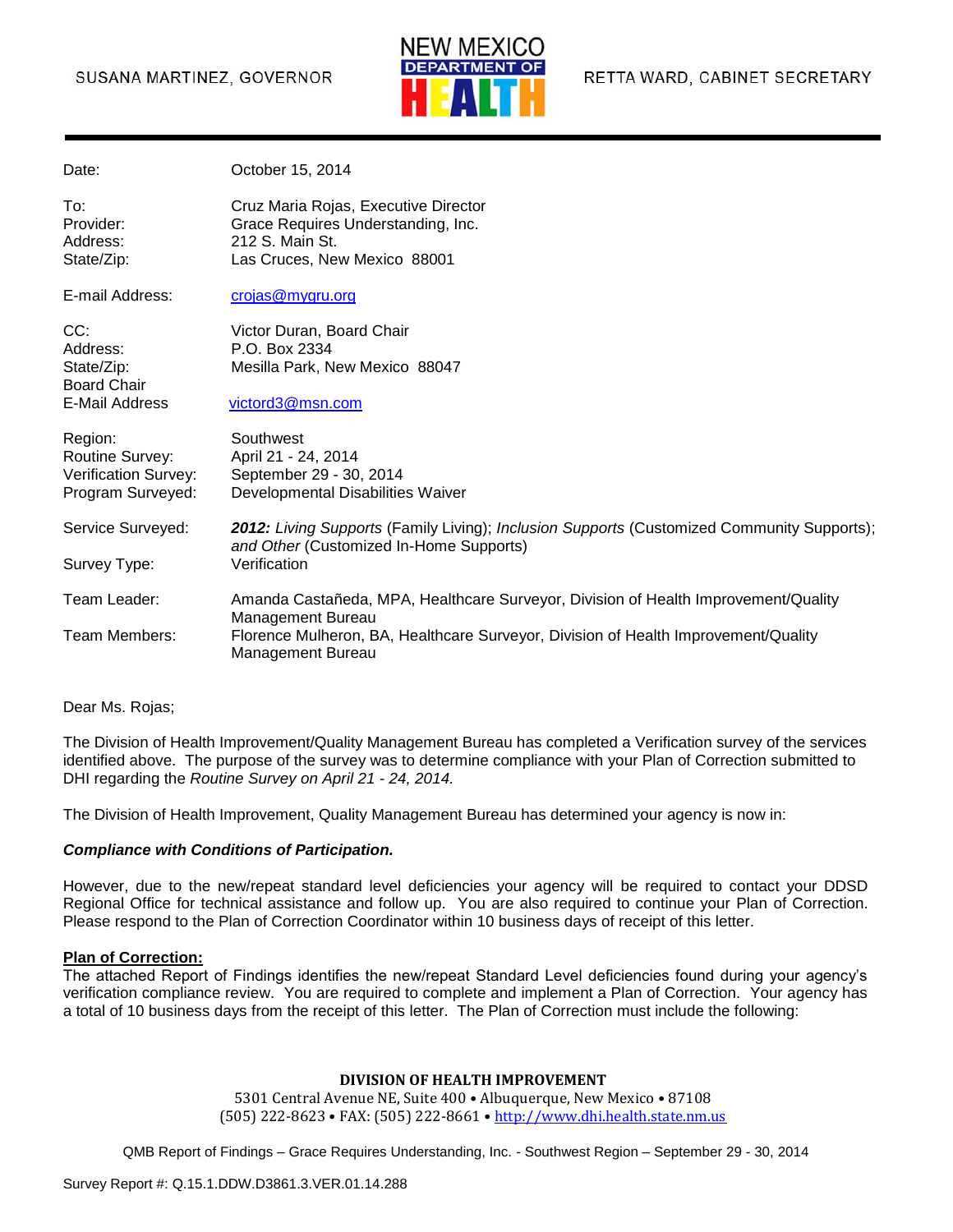- 1. Evidence your agency has contacted your DDSD Regional Office for technical assistance;
- 2. A Plan of Correction detailing Quality Assurance/Quality Improvement processes to prevent your agency from receiving deficiencies in the future;
- 3. Documentation verifying that newly cited deficiencies have been corrected.

#### **Submission of your Plan of Correction:**

Please submit your agency's Plan of Correction and documentation verifying correction of survey deficiencies within 10 business days of receipt of this letter to the parties below:

**1. Quality Management Bureau, Attention: Plan of Correction Coordinator 5301 Central Ave. NE Suite 400 Albuquerque, NM 87108**

#### **2. Developmental Disabilities Supports Division Regional Office for region of service surveyed**

Failure to submit your POC within the allotted 10 business days may result in the imposition of a \$200 per day Civil Monetary Penalty until it is received, completed and/or implemented.

Please call the Plan of Correction Coordinator at 505-231-7436, if you have questions about the survey or the report. Thank you for your cooperation and for the work you perform.

Sincerely,

Amanda Castañeda, MPA

Amanda Castañeda, MPA Team Lead/Healthcare Surveyor Division of Health Improvement Quality Management Bureau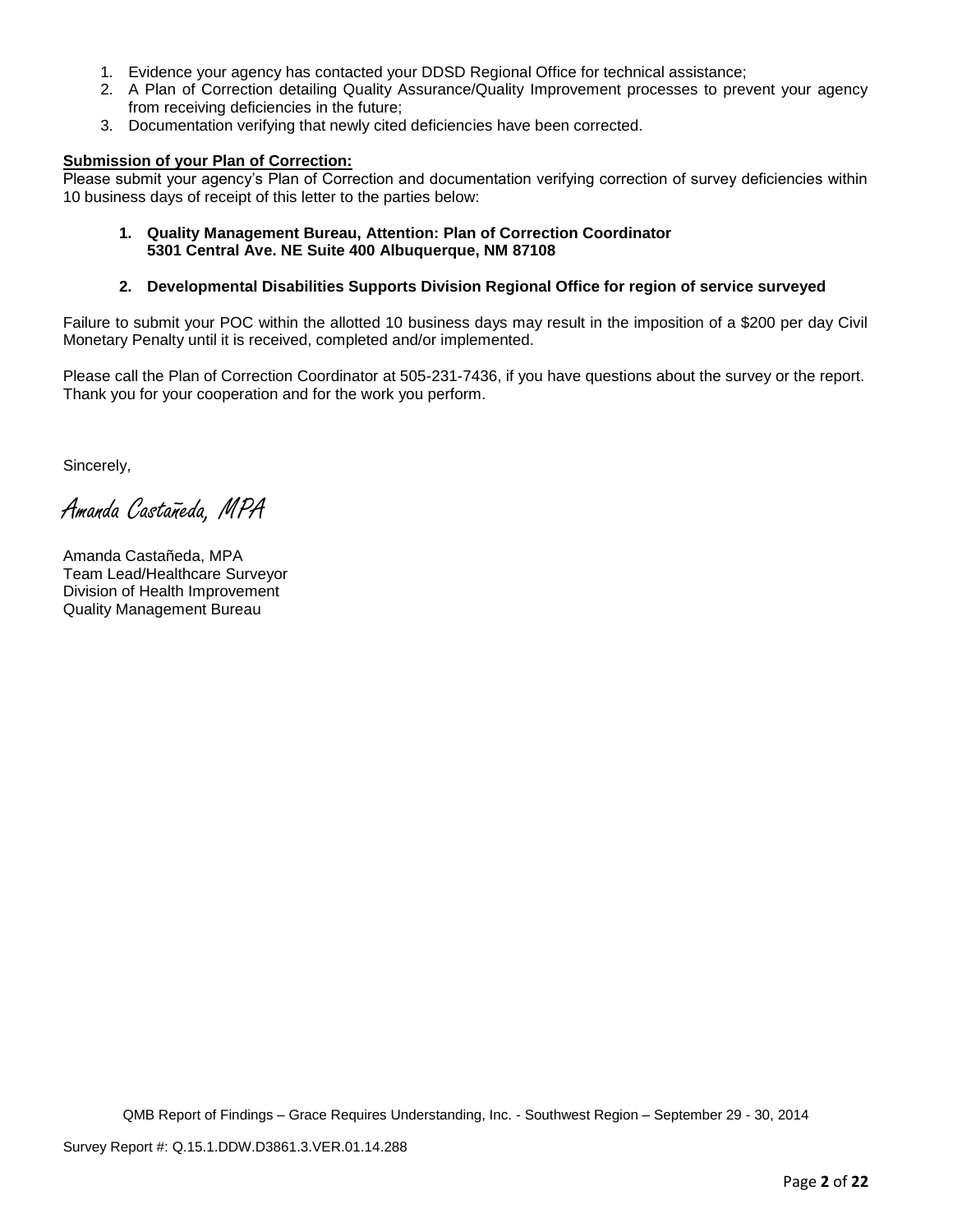| <b>Entrance Conference Date:</b>          | September 29, 2014                                                                                                                                                                                                                                                                                                                                                                                                                                                                                                                                               |                                                                                                                                                                 |
|-------------------------------------------|------------------------------------------------------------------------------------------------------------------------------------------------------------------------------------------------------------------------------------------------------------------------------------------------------------------------------------------------------------------------------------------------------------------------------------------------------------------------------------------------------------------------------------------------------------------|-----------------------------------------------------------------------------------------------------------------------------------------------------------------|
| Present:                                  | <b>Grace Requires Understanding, Inc.</b><br>Noel Marquez, Lead Family Support Manager<br>Yvonne Ramos, Family Support Manager<br>Maria C. Rubio, Family Support Manager<br>Stacey Fellwock, RN<br>Teresa Flores, Billing Supervisor<br>Betty Wallis, RN<br>Delilah Mason, RN<br>Maria Lujan, HR/Finance Manager<br>Cruz Maria Rojas, Director<br><b>DOH/DHI/QMB</b><br>Amanda Castañeda, MPA, Team Lead/Healthcare Surveyor                                                                                                                                     |                                                                                                                                                                 |
| Exit Conference Date:                     |                                                                                                                                                                                                                                                                                                                                                                                                                                                                                                                                                                  | Florence Mulheron, BA, Healthcare Surveyor                                                                                                                      |
| Present:                                  | September 30, 2014<br><b>Grace Requires Understanding, Inc.</b><br>Betty Wallis, RN<br>Delilah Mason, RN<br>Yvonne Ramos, Family Support Manager<br>Stacey Fellwock, Nurse Manager<br>Noel Marquez, Lead Family Support Manager<br>Teresa Flores, Billing Supervisor<br>Maria Lujan, HR/Finance Manager<br>Cruz Maria Rojas, Executive Director<br><b>DOH/DHI/QMB</b><br>Amanda Castañeda, MPA, Team Lead/Healthcare Surveyor<br>Florence Mulheron, BA, Healthcare Surveyor<br><b>DDSD - SW Regional Office</b><br>Dave Brunson, Community Inclusion Coordinator |                                                                                                                                                                 |
| <b>Administrative Locations Visited</b>   | Number:                                                                                                                                                                                                                                                                                                                                                                                                                                                                                                                                                          | 1                                                                                                                                                               |
| <b>Total Sample Size</b>                  | Number:                                                                                                                                                                                                                                                                                                                                                                                                                                                                                                                                                          | 23<br>0 - Jackson Class Members<br>23 - Non-Jackson Class Members<br>22 - Family Living<br>10 - Customized Community Supports<br>1 - Customized In-Home Support |
| Persons Served Records Reviewed           | Number:                                                                                                                                                                                                                                                                                                                                                                                                                                                                                                                                                          | 20 (Note: 3 Individuals from the Routine Survey had<br>no deficiencies, therefore 20 records were reviewed)                                                     |
| Direct Support Personnel Interviewed      | Number:                                                                                                                                                                                                                                                                                                                                                                                                                                                                                                                                                          | 30                                                                                                                                                              |
| Direct Support Personnel Records Reviewed | Number:                                                                                                                                                                                                                                                                                                                                                                                                                                                                                                                                                          | 127                                                                                                                                                             |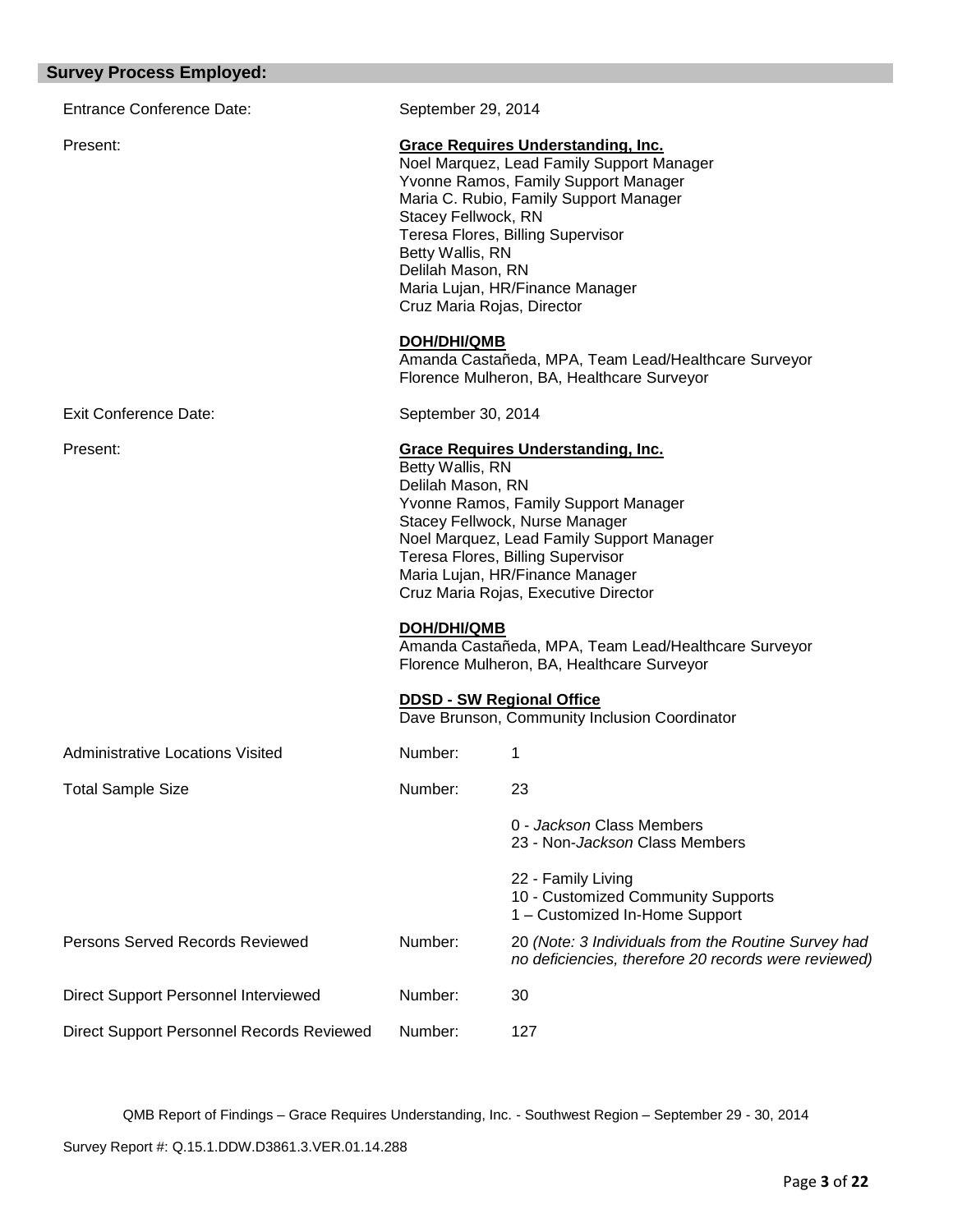| Substitute Care/Respite Personnel<br>Records Reviewed | Number: | 91                                                                                                            |
|-------------------------------------------------------|---------|---------------------------------------------------------------------------------------------------------------|
| Service Coordinator Records Reviewed                  | Number: | 13 (Note: 7 of the 13 Service Coordinators were also<br>Direct Support Personnel aka Family Living Providers) |

Administrative Processes and Records Reviewed:

- Medicaid Billing/Reimbursement Records for all Services Provided
- **Accreditation Records**
- Oversight of Individual Funds
- Individual Medical and Program Case Files, including, but not limited to:
	- o Individual Service Plans
	- o Progress on Identified Outcomes
	- o Healthcare Plans
	- o Medication Administration Records
	- o Medical Emergency Response Plans
	- o Therapy Evaluations and Plans
	- o Healthcare Documentation Regarding Appointments and Required Follow-Up
	- o Other Required Health Information
- Internal Incident Management Reports and System Process / General Events Reports
- Personnel Files, including nursing and subcontracted staff
- Staff Training Records, Including Competency Interviews with Staff
- Agency Policy and Procedure Manual
- Caregiver Criminal History Screening Records
- Consolidated Online Registry/Employee Abuse Registry
- Human Rights Committee Notes and Meeting Minutes
- Quality Assurance / Improvement Plan
- CC: Distribution List: DOH Division of Health Improvement
	- DOH Developmental Disabilities Supports Division
	- DOH Office of Internal Audit
	- HSD Medical Assistance Division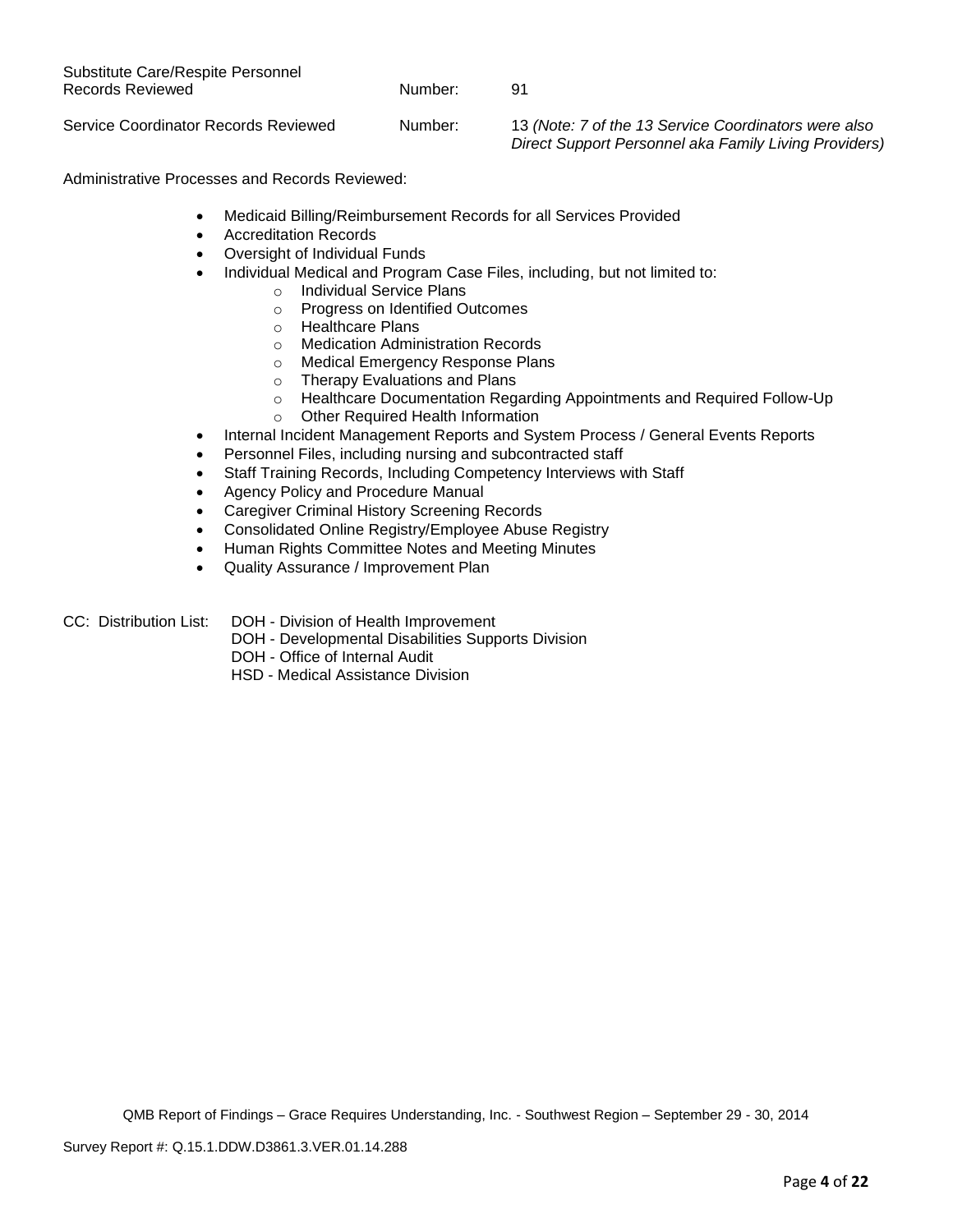# **Department of Health, Division of Health Improvement QMB Determination of Compliance Process**

The Division of Health Improvement, Quality Management Bureau (QMB) surveys compliance of the Developmental Disabilities Waiver (DDW) standards and state and federal regulations. QMB has grouped the CMS assurances into five Service Domains: Level of Care; Plan of Care; Qualified Providers; Health, Welfare and Safety; and Administrative Oversight (note that Administrative Oversight listed in this document is not the same as the CMS assurance of Administrative Authority. Used in this context it is related to the agency's operational policies and procedures, Quality Management system and Medicaid billing and reimbursement processes.)

The QMB Determination of Compliance process is based on provider compliance or non-compliance with standards and regulations identified in the QMB Report of Findings. All deficiencies (non-compliance with standards and regulations) are identified and cited as either a Standard level deficiency or a Condition of Participation level deficiency in the QMB Reports of Findings. All deficiencies require corrective action when non-compliance is identified.

Within the QMB Service Domains there are fundamental regulations, standards, or policies with which a provider must be in essential compliance in order to ensure the health and welfare of individuals served known as Conditions of Participation (CoPs).

The Determination of Compliance for each service type is based on a provider's compliance with CoPs in three (3) Service Domains.

Case Management Services:

- Level of Care
- Plan of Care
- Qualified Providers

Community Inclusion Supports/ Living Supports:

- Qualified Provider
- Plan of Care
- Health, Welfare and Safety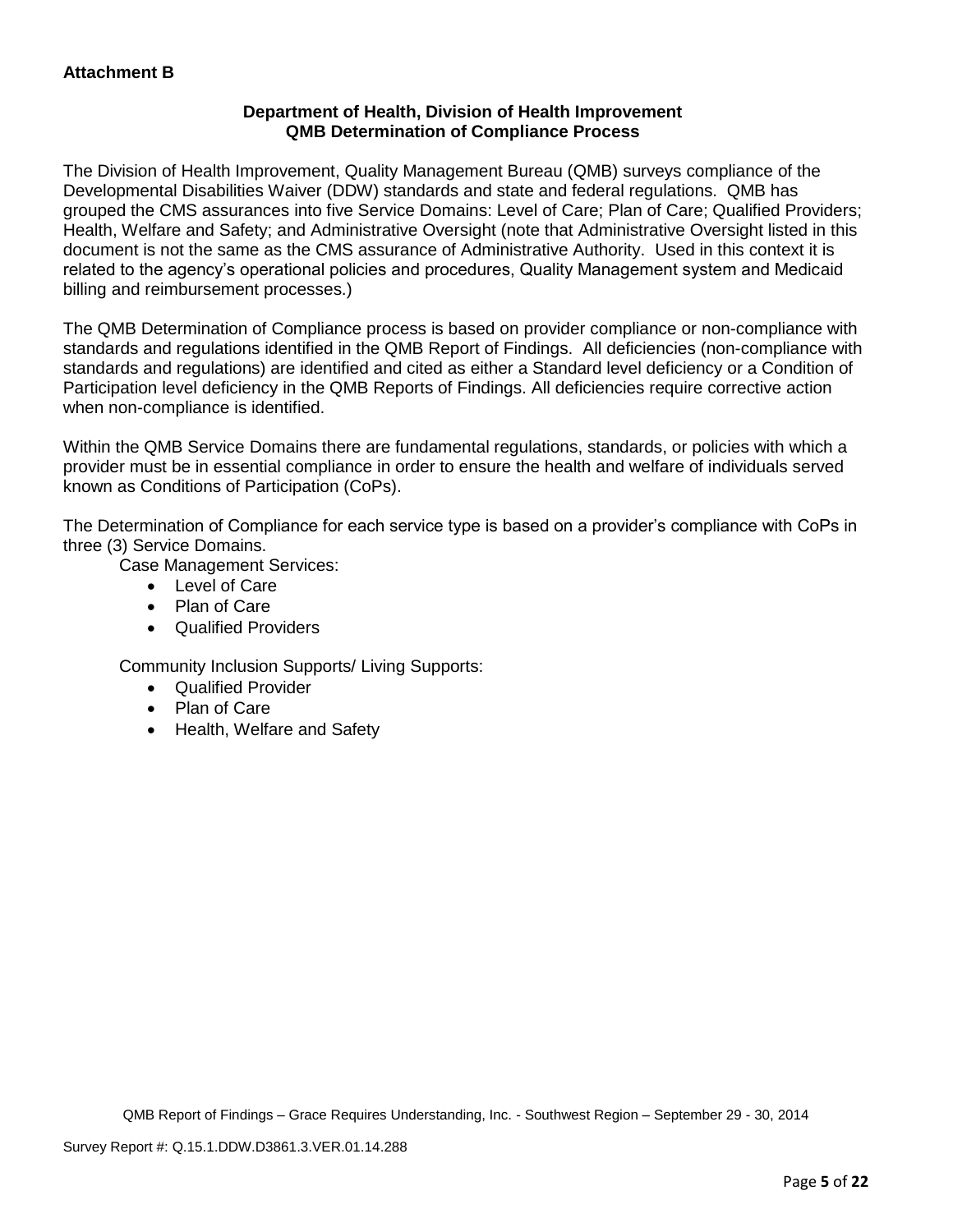# **Conditions of Participation (CoPs)**

A CoP is an identified fundamental regulation, standard, or policy with which a provider must be in compliance in order to ensure the health and welfare of individuals served. CoPs are based on the Centers for Medicare and Medicaid Services, Home and Community-Based Waiver required assurances. A provider must be in compliance with CoPs to participate as a waiver provider.

QMB surveyors use professional judgment when reviewing the critical elements of each standard and regulation to determine when non-compliance with a standard level deficiency rises to the level of a CoP out of compliance. Only some deficiencies can rise to the level of a CoP. (See the next section for a list of CoPs.) The QMB survey team analyzes the relevant finding in terms of scope, actual harm or potential for harm, unique situations, patterns of performance, and other factors to determine if there is the potential for a negative outcome which would rise to the level of a CoP. A Standard level deficiency becomes a CoP out of compliance when the team's analysis establishes that there is an identified potential for significant harm or actual harm. It is then cited as a CoP out of compliance. If the deficiency does not rise to the level of a CoP out of compliance, it is cited as a Standard Level Deficiency.

The Division of Health Improvement (DHI) and the Developmental Disabilities Supports Division (DDSD) collaborated to revise the current Conditions of Participation (CoPs). There are seven Conditions of Participation in which providers must be in compliance.

# **CoPs and Service Domains for Case Management Supports are as follows:**

# **Service Domain: Level of Care**

Condition of Participation:

1. **Level of Care**: The Case Manager shall complete all required elements of the Long Term Care Assessment Abstract (LTCAA) to ensure ongoing eligibility for waiver services.

# **Service Domain: Plan of Care**

Condition of Participation:

2. **Individual Service Plan (ISP) Creation and Development**: Each individual shall have an ISP. The ISP shall be developed in accordance with DDSD regulations and standards and is updated at least annually or when warranted by changes in the individual's needs.

Condition of Participation:

3. **ISP Monitoring and Evaluation:** The Case Manager shall ensure the health and welfare of the individual through monitoring the implementation of ISP desired outcomes.

# **CoPs and Service Domain for ALL Service Providers is as follows:**

# **Service Domain: Qualified Providers**

Condition of Participation:

4. **Qualified Providers**: Agencies shall ensure support staff has completed criminal background screening and all mandated trainings as required by the DDSD.

# **CoPs and Service Domains for Living Supports and Inclusion Supports are as follows:**

### **Service Domain: Plan of Care**

Condition of Participation: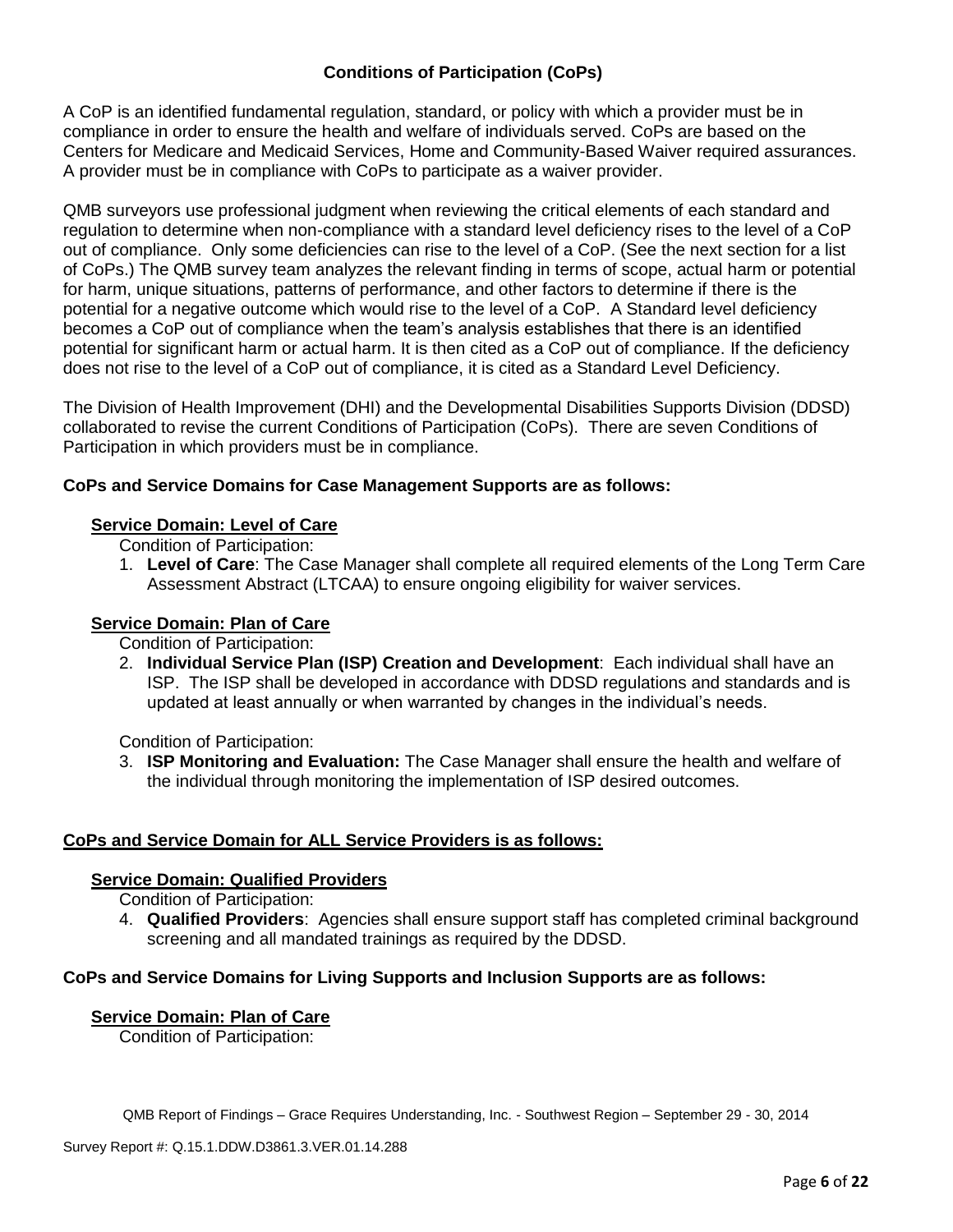5. **ISP Implementation**: Services provided shall be consistent with the components of the ISP and implemented to achieve desired outcomes.

# **Service Domain: Health, Welfare and Safety**

Condition of Participation:

6. **Individual Health, Safety and Welfare: (Safety)** Individuals have the right to live and work in a safe environment.

Condition of Participation:

7. **Individual Health, Safety and Welfare (Healthcare Oversight)**: The provider shall support individuals to access needed healthcare services in a timely manner. Nursing, healthcare services and healthcare oversight shall be available and provided as needed to address individuals' health, safety and welfare..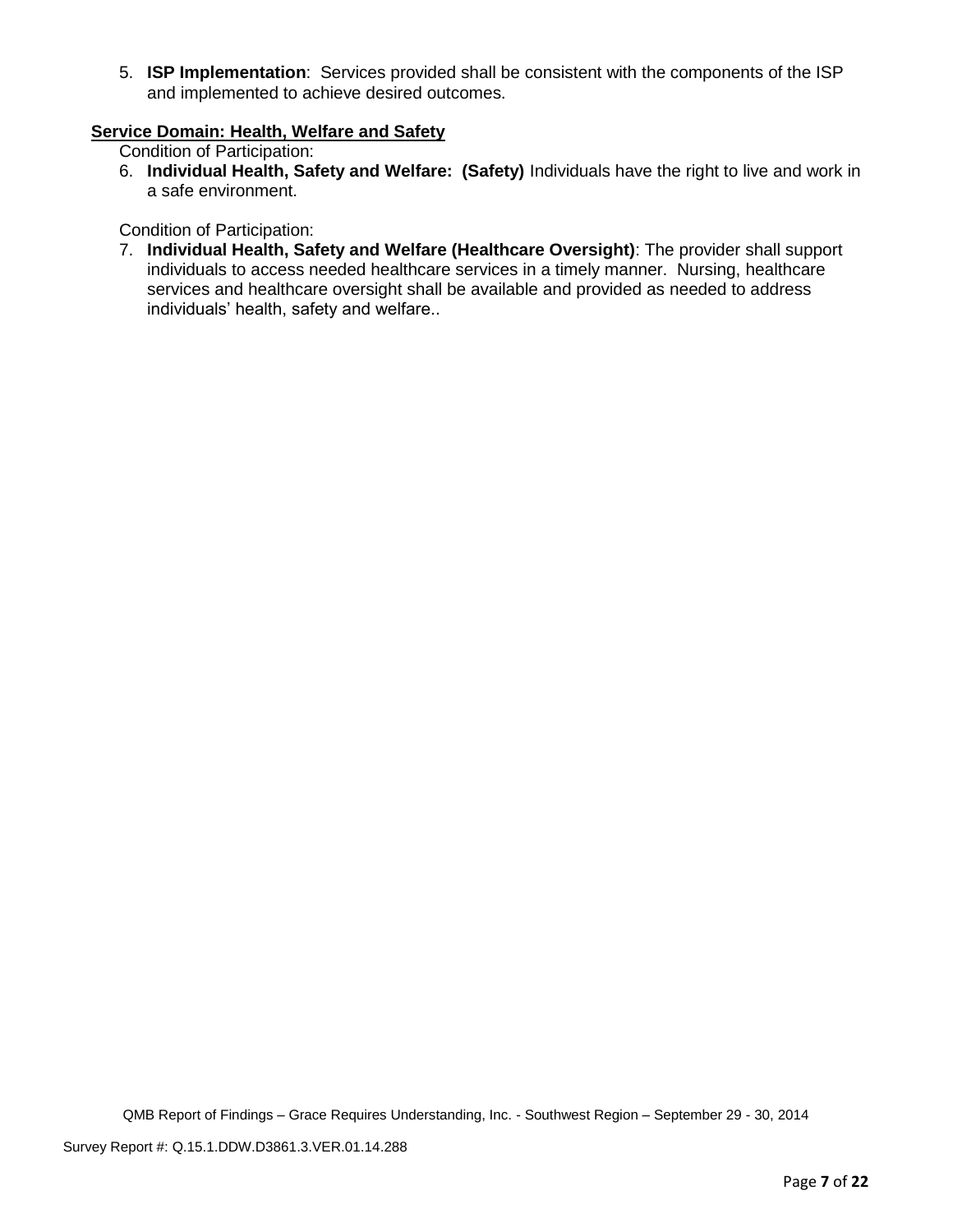## **QMB Determinations of Compliance**

### Compliance with Conditions of Participation

The QMB determination of *Compliance with Conditions of Participation* indicates that a provider is in compliance with all Conditions of Participation, (CoP). The agency has obtained a level of compliance such that there is a minimal potential for harm to individuals' health and safety. To qualify for a determination of Compliance with Conditions of Participation, the provider must be in compliance with all Conditions of Participation in all relevant Service Domains. The agency may also have Standard level deficiencies (deficiencies which are not at the condition level) out of compliance in any of the Service Domains.

### Partial-Compliance with Conditions of Participation

The QMB determination of *Partial-Compliance with Conditions of Participation* indicates that a provider is out of compliance with Conditions of Participation in one (1) to two (2) Service Domains. The agency may have one or more Condition level tags within a Service Domain. This partialcompliance, if not corrected, may result in a serious negative outcome or the potential for more than minimal harm to individuals' health and safety. The agency may also have Standard level deficiencies (deficiencies which are not at the condition level) in any of the Service Domains.

Providers receiving a repeat determination of Partial-Compliance for repeat deficiencies at the level of a Condition in any Service Domain may be referred by the Quality Management Bureau to the Internal Review Committee (IRC) for consideration of remedies and possible actions or sanctions.

## Non-Compliance with Conditions of Participation

The QMB determination of *Non-Compliance with Conditions of Participation* indicates a provider is significantly out of compliance with Conditions of Participation in multiple Service Domains. The agency may have one or more Condition level tags in each of 3 relevant Service Domains. This non-compliance, if not corrected, may result in a serious negative outcome or the potential for more than minimal harm to individuals' health and safety. The agency may also have Standard level deficiencies (deficiencies which are not at the condition level) in any of the Service Domains

Providers receiving a repeat determination of Non-Compliance will be referred by Quality Management Bureau to the Internal Review Committee (IRC) for consideration of remedies and possible actions or sanctions.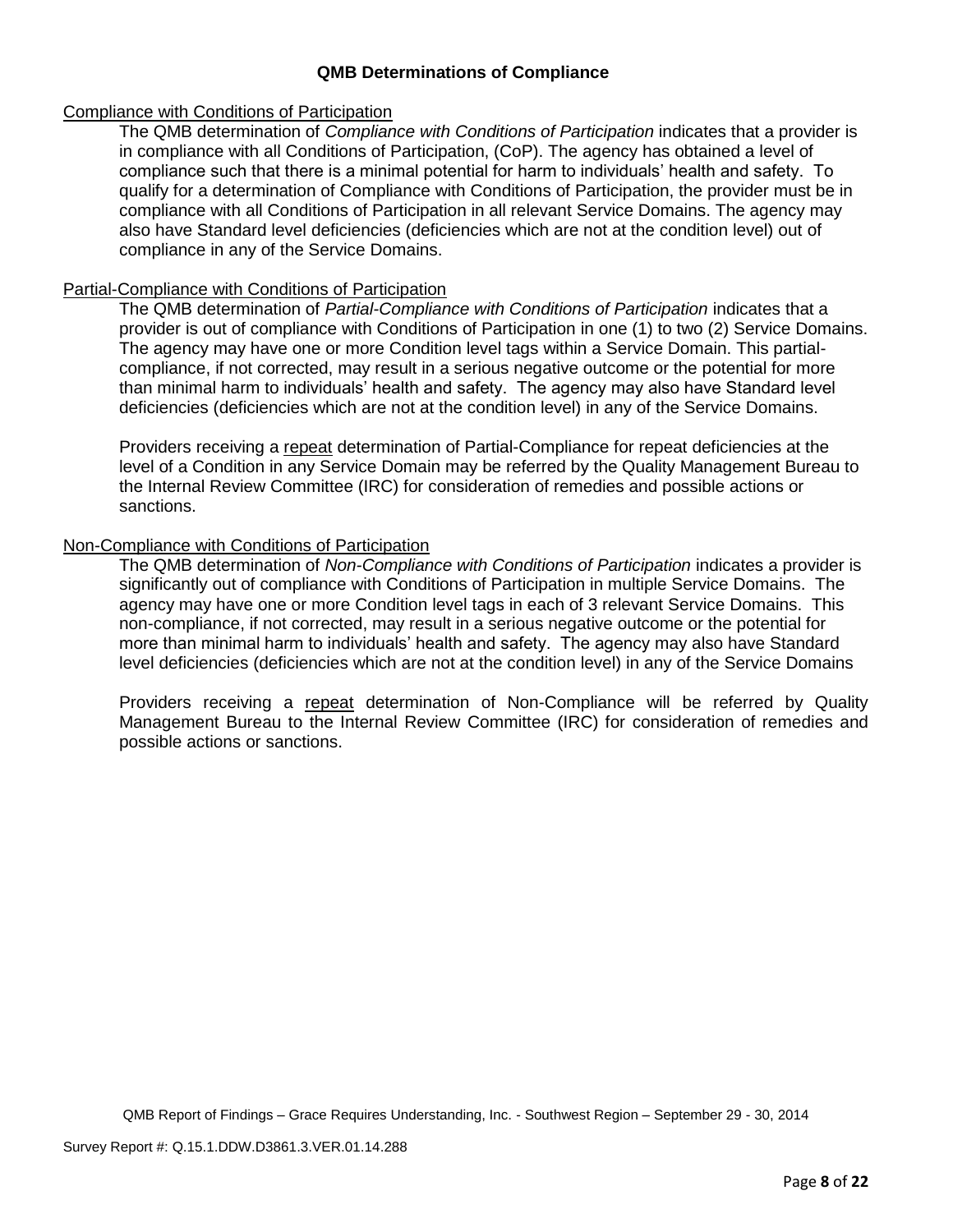## **Guidelines for the Provider Informal Reconsideration of Finding (IRF) Process**

# **Introduction:**

Throughout the QMB Survey process, surveyors are openly communicating with providers. Open communication means surveyors have clarified issues and/or requested missing information before completing the review through the use of the signed/dated "Document Request," or "Administrative Needs," etc. forms. Regardless, there may still be instances where the provider disagrees with a specific finding. Providers may use the following process to informally dispute a finding.

# **Instructions:**

- 1. The Informal Reconsideration of the Finding (IRF) request must be received in writing to the QMB Deputy Bureau Chief **within 10 business days** of receipt of the final Report of Findings.
- 2. The written request for an IRF *must* be completed on the QMB Request for Informal Reconsideration of Finding form available on the QMB website:<http://dhi.health.state.nm.us/qmb>
- 3. The written request for an IRF must specify in detail the request for reconsideration and why the finding is inaccurate.
- 4. The IRF request must include all supporting documentation or evidence.
- 5. If you have questions about the IRC process, email the IRF Chairperson, Crystal Lopez-Beck at [crystal.lopez-beck@state.nm.us](mailto:crystal.lopez-beck@state.nm.us) for assistance.

# **The following limitations apply to the IRF process:**

- The written request for an IRF and all supporting evidence must be received within 10 business days.
- Findings based on evidence requested during the survey and not provided may not be subject to reconsideration.
- The supporting documentation must be new evidence not previously reviewed or requested by the survey team.
- Providers must continue to complete their Plan of Correction during the IRF process
- Providers may not request an IRF to challenge the sampling methodology.
- Providers may not request an IRF based on disagreement with the nature of the standard or regulation.
- Providers may not request an IRF to challenge the team composition.
- Providers may not request an IRF to challenge the DHI/QMB determination of compliance or the length of their DDSD provider contract.

A Provider forfeits the right to an IRF if the request is not received within 10 business days of receiving the report and/or does not include all supporting documentation or evidence to show compliance with the standards and regulations.

The IRF Committee will review the request, the Provider will be notified in writing of the ruling; no face-toface meeting will be conducted.

When a Provider requests that a finding be reconsidered, it does not stop or delay the Plan of Correction process. **Providers must continue to complete the Plan of Correction, including the finding in dispute regardless of the IRF status.** If a finding is removed or modified, it will be noted and removed or modified from the Report of Findings. It should be noted that in some cases a Plan of Correction may be completed prior to the IRF process being completed. The provider will be notified in writing on the decisions of the IRF committee.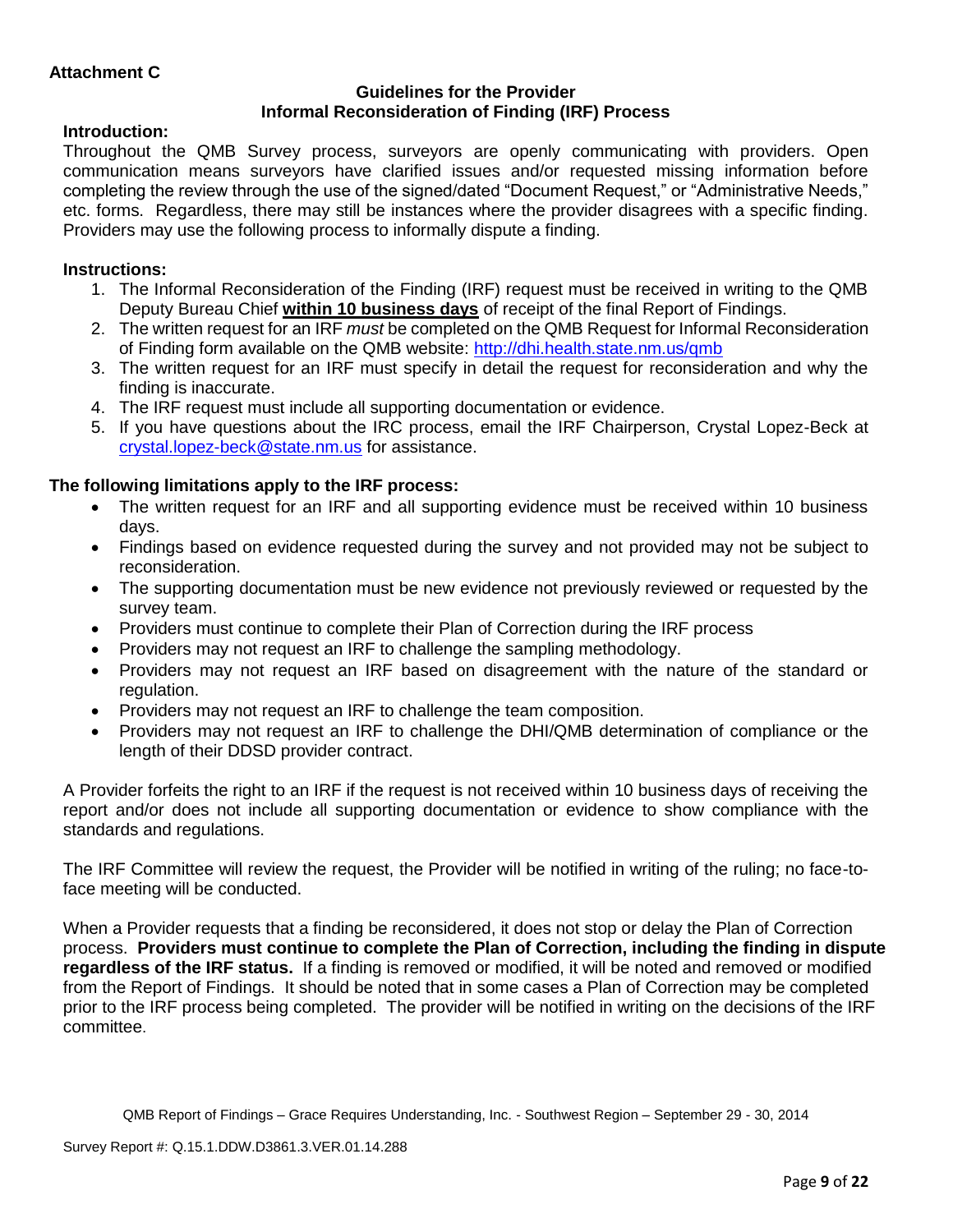| Agency:                     | Grace Requires Understanding, Inc. - Southwest Region                                     |
|-----------------------------|-------------------------------------------------------------------------------------------|
| Program:                    | Developmental Disabilities Waiver                                                         |
| Service:                    | 2012: Living Supports (Family Living); Inclusion Supports (Customized Community Supports) |
| <b>Monitoring Type:</b>     | <b>Verification Survey</b>                                                                |
| <b>Routine Survey:</b>      | April 21 - 24, 2014                                                                       |
| <b>Verification Survey:</b> | September 29 - 30, 2014                                                                   |

| <b>Standard of Care</b>                                                                                                                                                                                                                                                                                                                                                                                                                                                                                                                                                                                                                                                                                                                                                                                                                                                                                                                                                                                                                                                   | <b>Routine Survey Deficiencies</b><br>April 21 - 24, 2014                                                                                                                                                                                                                                                                                                                                                                                                                                                                                                                                                                                                      | <b>Verification Survey New and Repeat</b><br>Deficiencies September 29 - 30, 2014                                                                                                                                                                                                                                                                                                                                                                                                                                                                                                                                                                         |
|---------------------------------------------------------------------------------------------------------------------------------------------------------------------------------------------------------------------------------------------------------------------------------------------------------------------------------------------------------------------------------------------------------------------------------------------------------------------------------------------------------------------------------------------------------------------------------------------------------------------------------------------------------------------------------------------------------------------------------------------------------------------------------------------------------------------------------------------------------------------------------------------------------------------------------------------------------------------------------------------------------------------------------------------------------------------------|----------------------------------------------------------------------------------------------------------------------------------------------------------------------------------------------------------------------------------------------------------------------------------------------------------------------------------------------------------------------------------------------------------------------------------------------------------------------------------------------------------------------------------------------------------------------------------------------------------------------------------------------------------------|-----------------------------------------------------------------------------------------------------------------------------------------------------------------------------------------------------------------------------------------------------------------------------------------------------------------------------------------------------------------------------------------------------------------------------------------------------------------------------------------------------------------------------------------------------------------------------------------------------------------------------------------------------------|
|                                                                                                                                                                                                                                                                                                                                                                                                                                                                                                                                                                                                                                                                                                                                                                                                                                                                                                                                                                                                                                                                           | Service Domain: Service Plans: ISP Implementation – Services are delivered in accordance with the service plan, including type,                                                                                                                                                                                                                                                                                                                                                                                                                                                                                                                                |                                                                                                                                                                                                                                                                                                                                                                                                                                                                                                                                                                                                                                                           |
| scope, amount, duration and frequency specified in the service plan.                                                                                                                                                                                                                                                                                                                                                                                                                                                                                                                                                                                                                                                                                                                                                                                                                                                                                                                                                                                                      |                                                                                                                                                                                                                                                                                                                                                                                                                                                                                                                                                                                                                                                                |                                                                                                                                                                                                                                                                                                                                                                                                                                                                                                                                                                                                                                                           |
| Tag # 1A32 and LS14 / 6L14<br><b>Individual Service Plan Implementation</b>                                                                                                                                                                                                                                                                                                                                                                                                                                                                                                                                                                                                                                                                                                                                                                                                                                                                                                                                                                                               | <b>Condition of Participation Level Deficiency</b>                                                                                                                                                                                                                                                                                                                                                                                                                                                                                                                                                                                                             | <b>Standard Level Deficiency</b>                                                                                                                                                                                                                                                                                                                                                                                                                                                                                                                                                                                                                          |
| NMAC 7.26.5.16.C and D Development of the ISP.<br>Implementation of the ISP. The ISP shall be<br>implemented according to the timelines determined<br>by the IDT and as specified in the ISP for each<br>stated desired outcomes and action plan.<br>C. The IDT shall review and discuss information and<br>recommendations with the individual, with the goal of<br>supporting the individual in attaining desired<br>outcomes. The IDT develops an ISP based upon the<br>individual's personal vision statement, strengths,<br>needs, interests and preferences. The ISP is a<br>dynamic document, revised periodically, as needed,<br>and amended to reflect progress towards personal<br>goals and achievements consistent with the<br>individual's future vision. This regulation is<br>consistent with standards established for individual<br>plan development as set forth by the commission on<br>the accreditation of rehabilitation facilities (CARF)<br>and/or other program accreditation approved and<br>adopted by the developmental disabilities division | After an analysis of the evidence it has been<br>determined, there is a significant potential for a<br>negative outcome to occur.<br>Based on record review, the Agency did not<br>implement the ISP according to the timelines<br>determined by the IDT and as specified in the ISP for<br>each stated desired outcome and action plan for 11<br>of 25 individuals.<br>As indicated by Individuals' ISP the following was<br>found with regards to the implementation of ISP<br>Outcomes:<br><b>Administrative Files Reviewed:</b><br><b>Family Living Data Collection/Data</b><br>Tracking/Progress with regards to ISP<br><b>Outcomes:</b><br>Individual #2 | <b>NEW / REPEAT FINDING:</b><br>Based on record review, the Agency did not<br>implement the ISP according to the timelines<br>determined by the IDT and as specified in the ISP for<br>each stated desired outcome and action plan for 3 of<br>23 individuals.<br>As indicated by Individuals' ISP the following was<br>found with regards to the implementation of ISP<br>Outcomes:<br><b>Administrative Files Reviewed:</b><br><b>Family Living Data Collection/Data</b><br><b>Tracking/Progress with regards to ISP</b><br>Outcomes:<br>Individual #14<br>• " will create a playlist" is to be completed 1<br>time per week. Action Step was not being |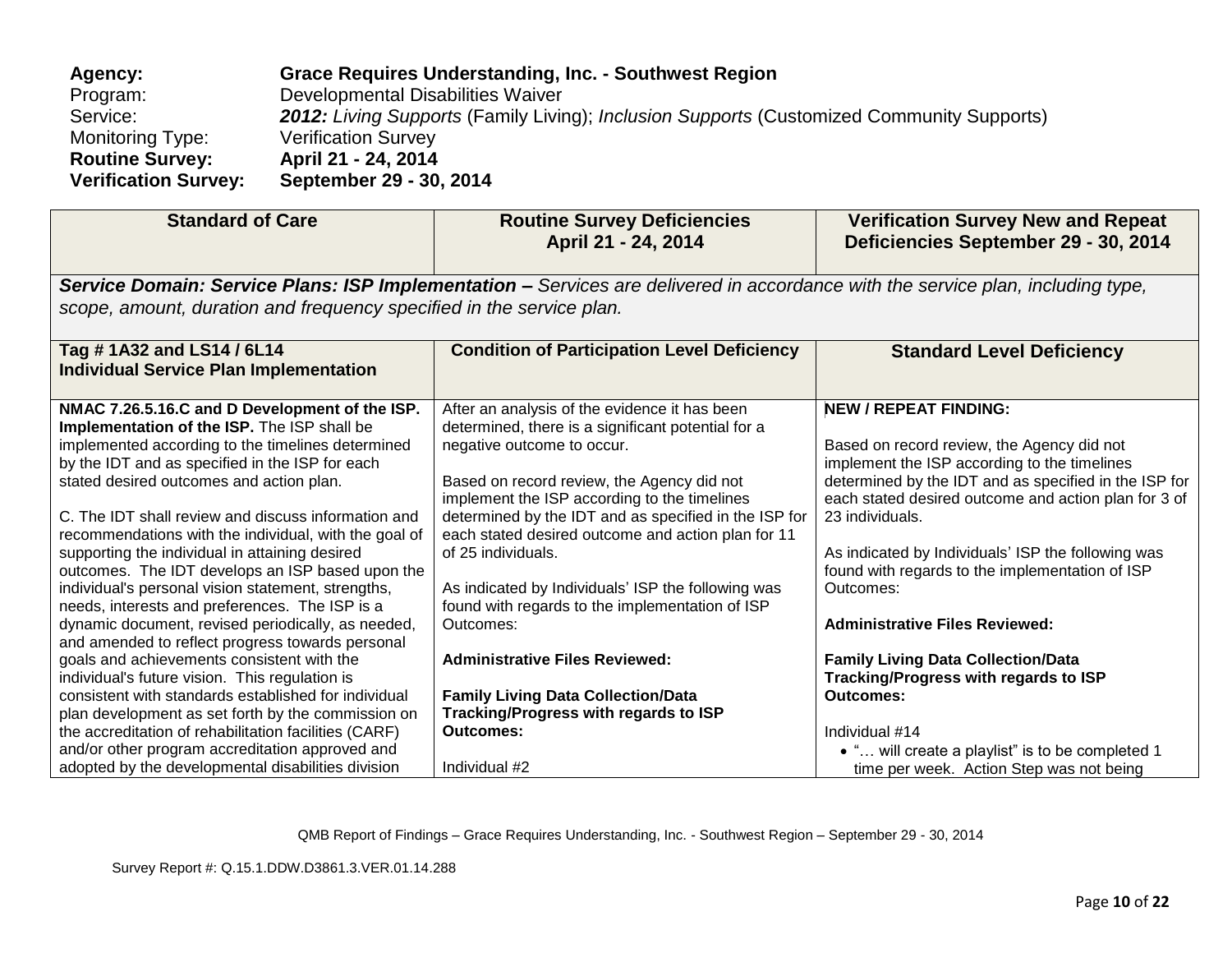| and the department of health. It is the policy of the<br>developmental disabilities division (DDD), that to the<br>extent permitted by funding, each individual receive<br>supports and services that will assist and encourage<br>independence and productivity in the community and<br>attempt to prevent regression or loss of current<br>capabilities. Services and supports include<br>specialized and/or generic services, training,<br>education and/or treatment as determined by the IDT<br>and documented in the ISP.<br>D. The intent is to provide choice and obtain<br>opportunities for individuals to live, work and play<br>with full participation in their communities. The<br>following principles provide direction and purpose in<br>planning for individuals with developmental<br>disabilities.<br>[05/03/94; 01/15/97; Recompiled 10/31/01] | • " makes a list and shops for needed items" is<br>to be completed 2 times per month. Action Step<br>was not being completed at the required<br>frequency for 3/2014.<br>• " prepares her desired meal" is to be<br>completed 1 time per week. Outcome/Action<br>Step was not being completed at the required<br>frequency for 3/2014.<br>Individual #3<br>• None found regarding: " will choose where he<br>wants to walk" 2 times per week for 3/2014.<br>• None found regarding: " will walk up to an<br>hour" 2 times per week for 3/2014.<br>Individual #4<br>• " will responsibly use her cell phone to<br>schedule appointments and communicate with<br>friends and family" is to be completed 3 times<br>per week. Action Step was not being completed<br>at the required frequency for 3/2014.<br>• " will plant, maintain, and harvest at least four<br>crops within the ISP year" is to be completed 2<br>times per week. Action Step was not being<br>completed at the required frequency for 3/2014.<br>• " will budget her finances" is to be completed 2<br>times per month. Action Step was not being<br>completed at the required frequency for 3/2014.<br>• " will complete payment transactions for all<br>bills she is responsible for such as cell phone,<br>groceries, hair, and novelty items" is to be<br>completed 2 times per month. Action Step was<br>not being completed at the required frequency<br>for 3/2014. | completed at the required frequency for 7/2014 -<br>$8/2014$ .<br>• "She will work on the application" is to be<br>completed 1 time per week. Action Step was not<br>being completed at the required frequency for<br>7/2014 - 8/2014.<br><b>Customized Community Access Data</b><br><b>Collection/Data Tracking/Progress with regards</b><br>to ISP Outcomes:<br>Individual #14<br>• "I will learn to read and order from the menu" is<br>to be completed 1 time per week. Action Step<br>was not being completed at the required<br>frequency for 7/2014.<br>• " will purchase her lunch items" is to be<br>completed 3 times per week. Action Step was<br>not being completed at the required frequency<br>for 7/2014.<br>Individual #19<br>• Review of Agency's documented Outcomes and<br>Action Steps do not match the current ISP<br>Outcomes and Action Steps for<br>Work/Education/Volunteer area.<br>Agency's Outcomes/Action Steps are as<br>follows:<br>° "will take pictures of people or subjects that<br>interest him 1 time a week."<br>Annual ISP (8/2014 - 7/2015)<br><b>Outcomes/Action Steps are as follows:</b><br>° "will take pictures of people or subjects that<br>interest him 8 times a month." |
|---------------------------------------------------------------------------------------------------------------------------------------------------------------------------------------------------------------------------------------------------------------------------------------------------------------------------------------------------------------------------------------------------------------------------------------------------------------------------------------------------------------------------------------------------------------------------------------------------------------------------------------------------------------------------------------------------------------------------------------------------------------------------------------------------------------------------------------------------------------------|------------------------------------------------------------------------------------------------------------------------------------------------------------------------------------------------------------------------------------------------------------------------------------------------------------------------------------------------------------------------------------------------------------------------------------------------------------------------------------------------------------------------------------------------------------------------------------------------------------------------------------------------------------------------------------------------------------------------------------------------------------------------------------------------------------------------------------------------------------------------------------------------------------------------------------------------------------------------------------------------------------------------------------------------------------------------------------------------------------------------------------------------------------------------------------------------------------------------------------------------------------------------------------------------------------------------------------------------------------------------------------------------------------------------------------------------|----------------------------------------------------------------------------------------------------------------------------------------------------------------------------------------------------------------------------------------------------------------------------------------------------------------------------------------------------------------------------------------------------------------------------------------------------------------------------------------------------------------------------------------------------------------------------------------------------------------------------------------------------------------------------------------------------------------------------------------------------------------------------------------------------------------------------------------------------------------------------------------------------------------------------------------------------------------------------------------------------------------------------------------------------------------------------------------------------------------------------------------------------------------------------------------------------------------------------|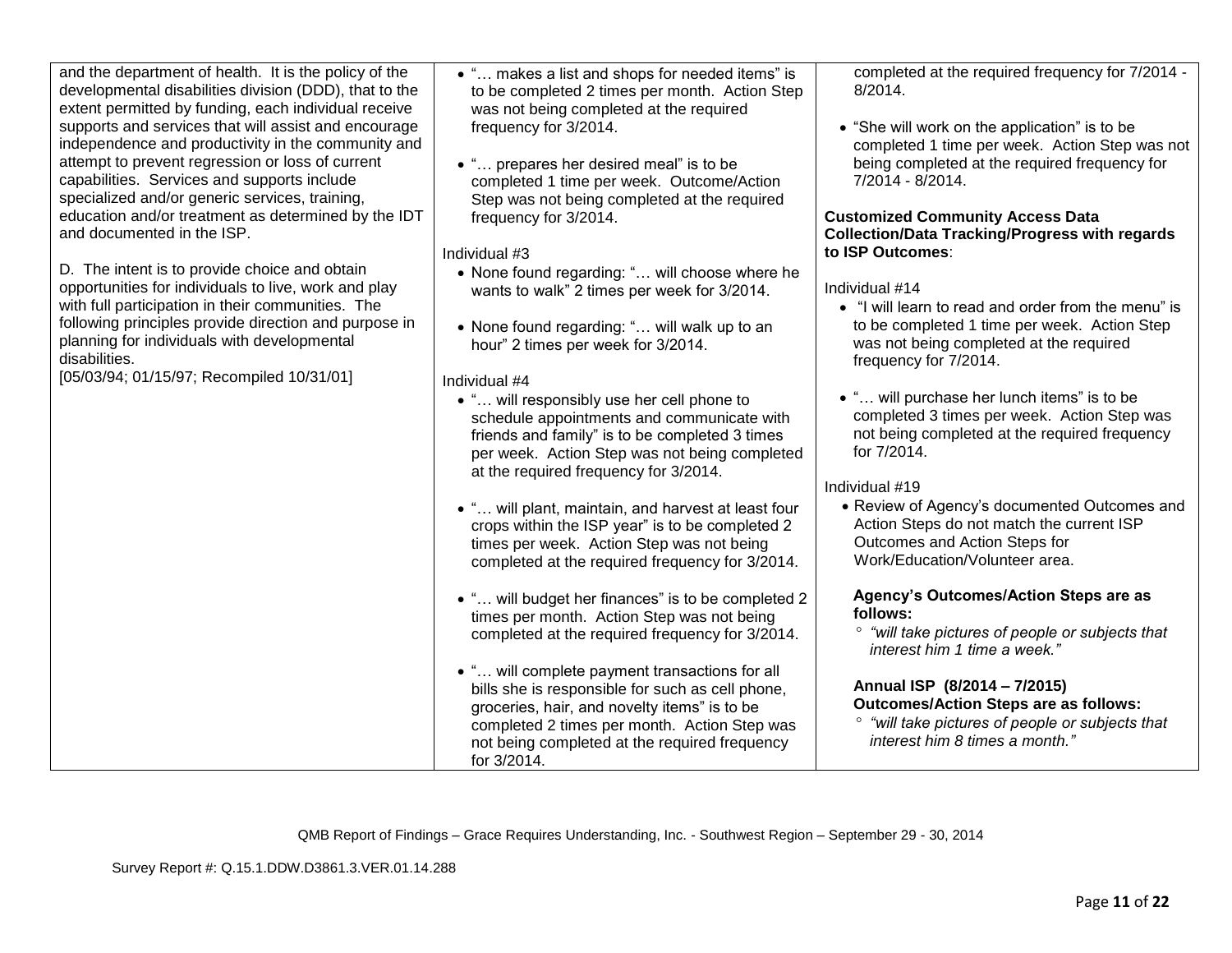| Individual #12<br>• "With verbal and visual prompts,  will<br>successfully complete hygiene tasks" is to be<br>completed 2 times per week. Action Step was<br>not being completed at the required frequency<br>for 3/2014.<br>Individual #14 | • As indicated by documented Action Step from<br>the agency: " will take pictures of people or<br>subjects that interest him 1 time a week" was not<br>being completed at the required frequency per<br>ISP (8/1/2014 - 7/31/2014), which states action<br>step is to be completed "8 times per month."<br><b>Residential Files Reviewed:</b> |
|----------------------------------------------------------------------------------------------------------------------------------------------------------------------------------------------------------------------------------------------|-----------------------------------------------------------------------------------------------------------------------------------------------------------------------------------------------------------------------------------------------------------------------------------------------------------------------------------------------|
| • " will create a playlist" is to be completed 1<br>time per week. Action Step was not being<br>completed at the required frequency for 1/2014-<br>$3/2014$ .                                                                                | <b>Family Living Data Collection/Data</b><br>Tracking/Progress with regards to ISP<br><b>Outcomes:</b>                                                                                                                                                                                                                                        |
|                                                                                                                                                                                                                                              | Individual #2                                                                                                                                                                                                                                                                                                                                 |
| • "She will need to learn to open the app" is to be<br>completed 1 time per week. Action Step was not<br>being completed at the required frequency for<br>1/2014 - 3/2014.                                                                   | • None found regarding: " prepares her desired<br>meal" once a week for $9/1 - 29$ , 2014.                                                                                                                                                                                                                                                    |
| • "She will work on the application" is to be<br>completed 1 time per week. Action Step was not<br>being completed at the required frequency for<br>1/2014 - 3/2014.                                                                         |                                                                                                                                                                                                                                                                                                                                               |
| Individual #17<br>• " will plan an activity with her niece or nephew"<br>is to be completed 1 time per week. Action Step<br>was not being completed at the required<br>frequency for 10/2013 - 2/2014.                                       |                                                                                                                                                                                                                                                                                                                                               |
| • " will plan the vacation" is to be completed 1<br>time per week. Action Step was not being<br>completed at the required frequency for 10/2013<br>$-2/2014.$                                                                                |                                                                                                                                                                                                                                                                                                                                               |
| • " will attend the vacation" is to be completed 1<br>time per week. Action Step was not being<br>completed at the required frequency for 10/2013<br>$-2/2014.$                                                                              |                                                                                                                                                                                                                                                                                                                                               |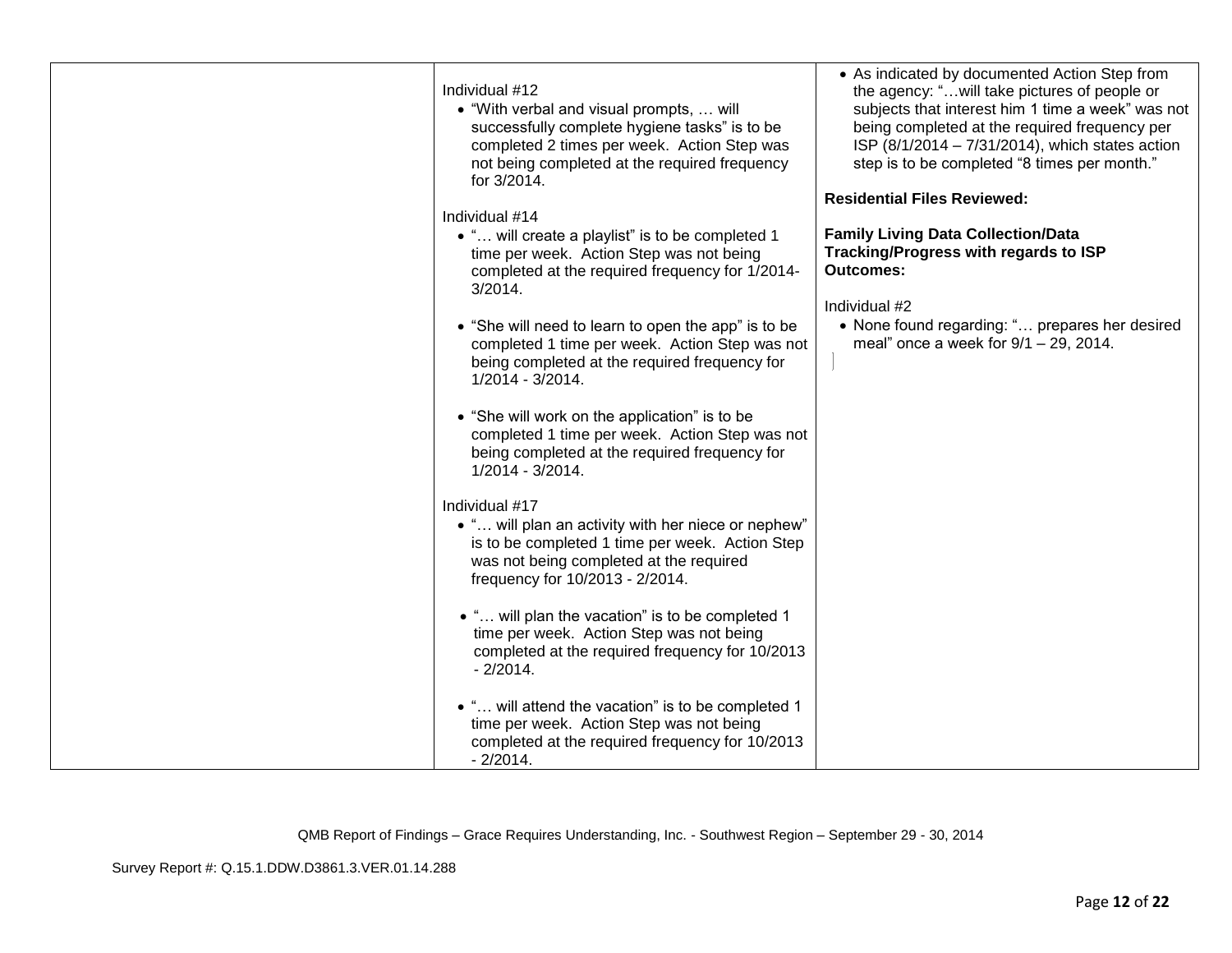| Individual #18<br>• Review of Agency's documented Outcomes and<br>Action Steps do not match the current ISP<br>Outcomes and Action Steps for the Live<br>Outcome. The 11/21/2013 - 11/20/2014 Annual<br>ISP Live Outcomes/Action Steps states, "with<br>assistancewill put his dirty clothes in the<br>hamper," four times a week. The Agency's<br>documented Live Outcome/Action Step states,<br>"will learn to recycle," one time a week. No<br>documentation was found regarding<br>implementation of ISP outcomes for 1/2014 -<br>2/2014. |  |
|-----------------------------------------------------------------------------------------------------------------------------------------------------------------------------------------------------------------------------------------------------------------------------------------------------------------------------------------------------------------------------------------------------------------------------------------------------------------------------------------------------------------------------------------------|--|
| • None found regarding: "With assistance,  will<br>put his dirty clothes in the hamper" for 3/2014                                                                                                                                                                                                                                                                                                                                                                                                                                            |  |
| • None found regarding: " will choose a place to<br>go out of two choices" for 3/2014                                                                                                                                                                                                                                                                                                                                                                                                                                                         |  |
| Individual #20<br>• "Provide Family Living verbal support to follow 3-<br>step directions in order to complete the laundry<br>process" is to be completed 3 times per week.<br>Action Step was not being completed at the<br>required frequency for 3/2014.                                                                                                                                                                                                                                                                                   |  |
| • "Provide Family Living verbal support to learn<br>the process of choosing his own clothing before<br>his daily shower" is to be completed 3 times per<br>week. Action Step was not being completed at<br>the required frequency for 3/2014.                                                                                                                                                                                                                                                                                                 |  |
| • "I will learn how to hold and use a fork<br>independently to eat my meals safely" is to be<br>completed 1 time per day. Action Step was not<br>being completed at the required frequency for<br>3/2014.                                                                                                                                                                                                                                                                                                                                     |  |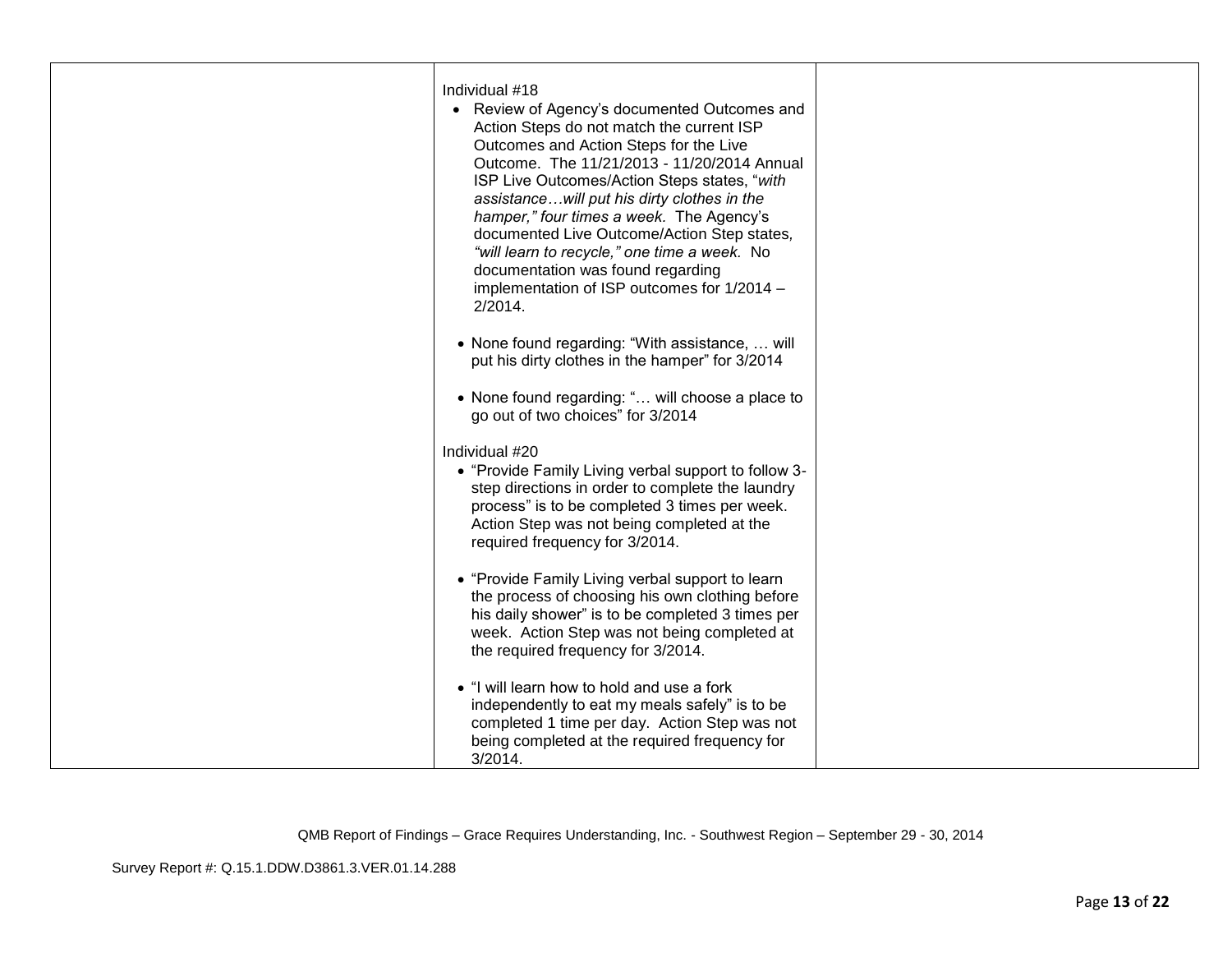| Individual #21<br>• "With assistance,will water outdoor and indoor<br>plants" is to be completed 1 time per week.<br>Action Step was not being completed at the<br>required frequency for 3/2014.  |  |
|----------------------------------------------------------------------------------------------------------------------------------------------------------------------------------------------------|--|
| Individual #23<br>• None found regarding: " will work on<br>identifying dollar bills and coins and amounts" for<br>1/2014 - 2/2014.                                                                |  |
| • None found regarding: " will engage in money<br>transactions in the community" for 12/2013 -<br>2/2014.                                                                                          |  |
| • None found regarding: " will make healthy<br>choices/follow dietician recommendations" for<br>12/2013 - 3/2014.                                                                                  |  |
| <b>Customized Community Access Data</b><br><b>Collection/Data Tracking/Progress with regards</b><br>to ISP Outcomes:                                                                               |  |
| Individual #14<br>• "I will learn to read and order from the menu" is<br>to be completed 1 time per week. Action Step<br>was not being completed at the required<br>frequency for 1/2014 - 3/2014. |  |
| • " will purchase her lunch items" is to be<br>completed 3 times per week. Action Step was<br>not being completed at the required frequency<br>for 1/2014 - 3/2014.                                |  |
| Individual #19<br>• None found regarding: " will take pictures of<br>people or subjects that interest him" for 1/2014 -<br>$3/2014$ .                                                              |  |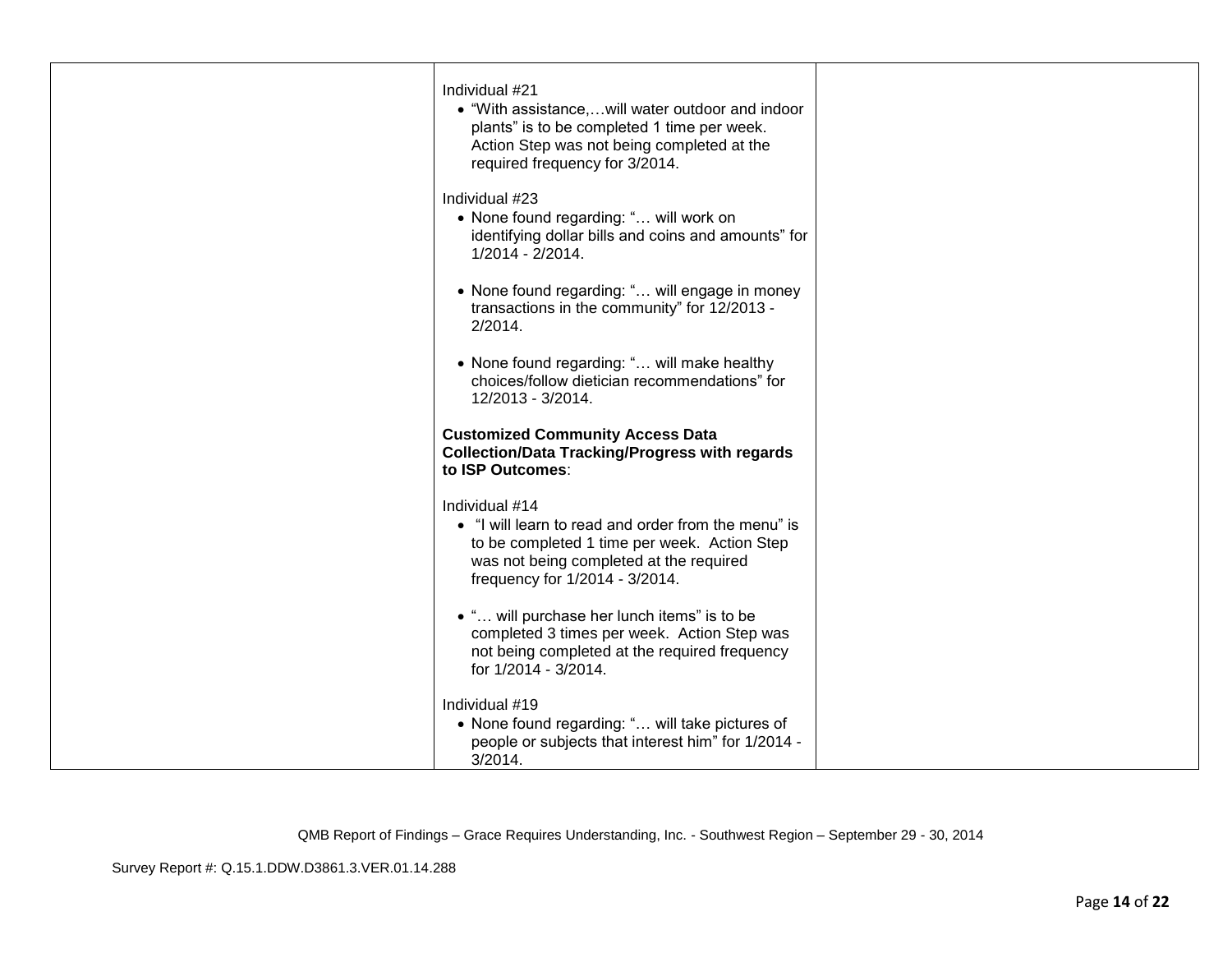| • None found regarding: " will create his<br>portfolio page" for 1/2014 - 3/2014.                                                                                                                    |  |
|------------------------------------------------------------------------------------------------------------------------------------------------------------------------------------------------------|--|
| Individual #23<br>• None found regarding: " will work on<br>identifying dollar bills and coins and amounts" for<br>1/2014 - 2/2014.                                                                  |  |
| • None found regarding: " will engage in money<br>transactions in the community" for 12/2013 -<br>2/2014.                                                                                            |  |
| • None found regarding: " will work with DVR on<br>job development" for 2/2014 - 3/2014.                                                                                                             |  |
| • None found regarding: " will exercise (workout<br>at Curves)" for 3/2014.                                                                                                                          |  |
| <b>Residential Files Reviewed:</b>                                                                                                                                                                   |  |
| <b>Family Living Data Collection/Data</b><br>Tracking/Progress with regards to ISP<br><b>Outcomes:</b>                                                                                               |  |
| Individual #2<br>• None found regarding: " prepares her desired<br>meal" once a week for 4/1 - 22, 2014.                                                                                             |  |
| Individual #4<br>• None found regarding: "will responsibly use<br>her cell phone to schedule appointments and<br>communicate with friends and family" at least 3<br>times a week for 4/1 - 22, 2014. |  |
| Individual #18<br>• None found regarding: "With assistance, will put<br>his dirty clothes in the hamper" four times a<br>week for 4/1 - 22, 2014.                                                    |  |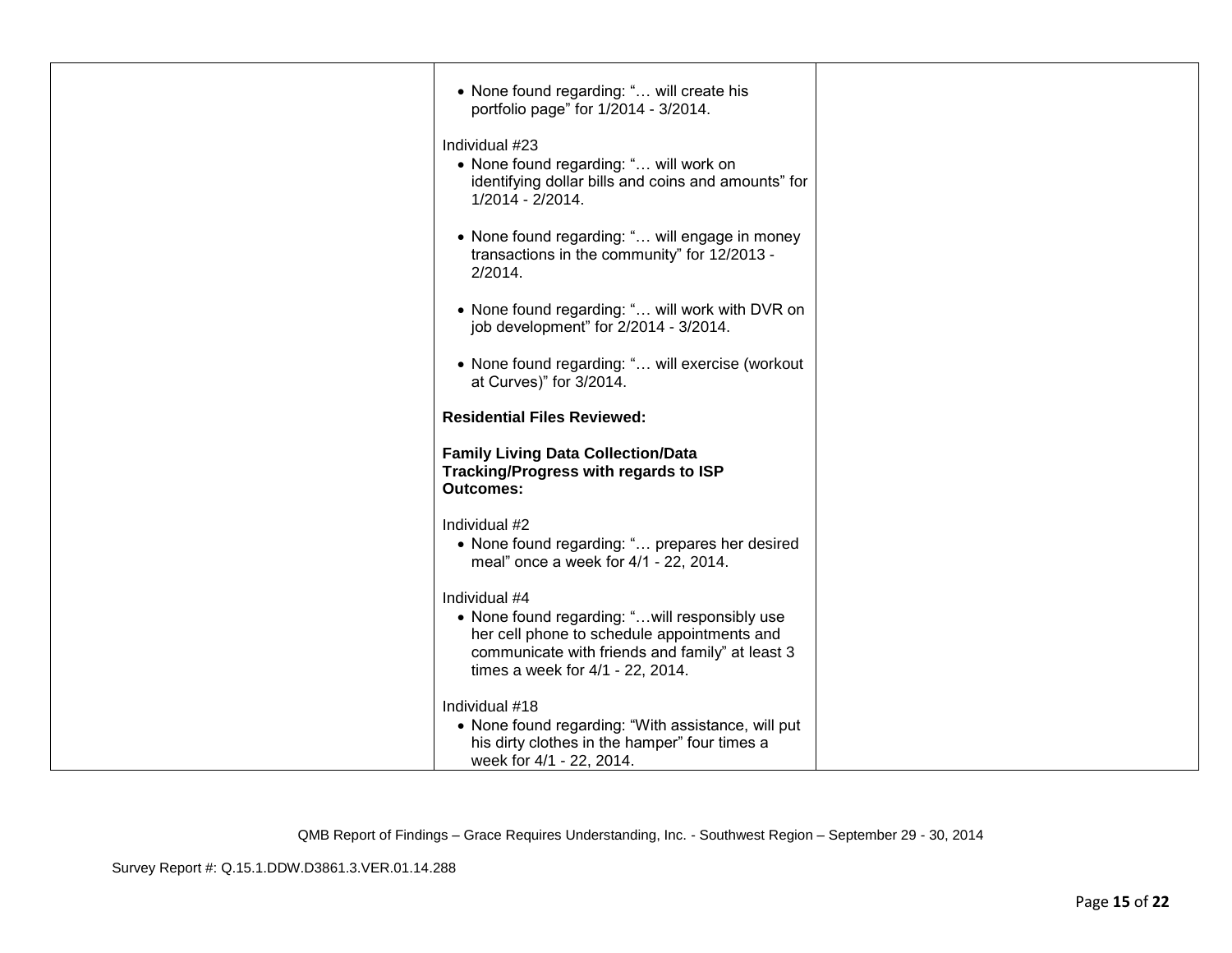| <b>Standard of Care</b>                                                                                                                                                                                                                                                                                                                                                                                                                                                                                                                                                                                                                                                                                                                                                                                                                                                                                                                                                                                                                                                                                                                                                                                                                                        | <b>Routine Survey Deficiencies</b><br>April 21 - 24, 2014                                                                                                                                                                                                                                                                                                                                                                                                                                                                                                                                                                                                                                                                                                                                                                                                                                                                                                                                              | <b>Verification Survey New and Repeat</b><br>Deficiencies September 29 - 30, 2014                                                                                                                                                                                                                                                                                                                                                                                                                                                                                                         |  |
|----------------------------------------------------------------------------------------------------------------------------------------------------------------------------------------------------------------------------------------------------------------------------------------------------------------------------------------------------------------------------------------------------------------------------------------------------------------------------------------------------------------------------------------------------------------------------------------------------------------------------------------------------------------------------------------------------------------------------------------------------------------------------------------------------------------------------------------------------------------------------------------------------------------------------------------------------------------------------------------------------------------------------------------------------------------------------------------------------------------------------------------------------------------------------------------------------------------------------------------------------------------|--------------------------------------------------------------------------------------------------------------------------------------------------------------------------------------------------------------------------------------------------------------------------------------------------------------------------------------------------------------------------------------------------------------------------------------------------------------------------------------------------------------------------------------------------------------------------------------------------------------------------------------------------------------------------------------------------------------------------------------------------------------------------------------------------------------------------------------------------------------------------------------------------------------------------------------------------------------------------------------------------------|-------------------------------------------------------------------------------------------------------------------------------------------------------------------------------------------------------------------------------------------------------------------------------------------------------------------------------------------------------------------------------------------------------------------------------------------------------------------------------------------------------------------------------------------------------------------------------------------|--|
| Service Domain: Health and Welfare - The state, on an ongoing basis, identifies, addresses and seeks to prevent occurrences of<br>abuse, neglect and exploitation. Individuals shall be afforded their basic human rights. The provider supports individuals to access<br>needed healthcare services in a timely manner.                                                                                                                                                                                                                                                                                                                                                                                                                                                                                                                                                                                                                                                                                                                                                                                                                                                                                                                                       |                                                                                                                                                                                                                                                                                                                                                                                                                                                                                                                                                                                                                                                                                                                                                                                                                                                                                                                                                                                                        |                                                                                                                                                                                                                                                                                                                                                                                                                                                                                                                                                                                           |  |
| Tag # LS13 / 6L13<br><b>Community Living Healthcare Reqts.</b>                                                                                                                                                                                                                                                                                                                                                                                                                                                                                                                                                                                                                                                                                                                                                                                                                                                                                                                                                                                                                                                                                                                                                                                                 | <b>Condition of Participation Level Deficiency</b>                                                                                                                                                                                                                                                                                                                                                                                                                                                                                                                                                                                                                                                                                                                                                                                                                                                                                                                                                     | <b>Standard Level Deficiency</b>                                                                                                                                                                                                                                                                                                                                                                                                                                                                                                                                                          |  |
| NMAC 8.302.1.17 RECORD KEEPING AND<br><b>DOCUMENTATION REQUIREMENTS: A provider</b><br>must maintain all the records necessary to fully<br>disclose the nature, quality, amount and medical<br>necessity of services furnished to an eligible<br>recipient who is currently receiving or who has<br>received services in the past.<br>B. Documentation of test results: Results of tests<br>and services must be documented, which includes<br>results of laboratory and radiology procedures or<br>progress following therapy or treatment.<br>Developmental Disabilities (DD) Waiver Service<br>Standards effective 11/1/2012 revised 4/23/2013<br>Chapter 11 (FL) 3. Agency Requirements:<br>D. Consumer Records Policy: All Family Living<br>Provider Agencies must maintain at the<br>administrative office a confidential case file for each<br>individual. Provider agency case files for individuals<br>are required to comply with the DDSD Individual<br>Case File Matrix policy.<br>Chapter 12 (SL) 3. Agency Requirements:<br>D. Consumer Records Policy: All Living Supports-<br>Supported Living Provider Agencies must maintain at<br>the administrative office a confidential case file for<br>each individual. Provider agency case files for | After an analysis of the evidence it has been<br>determined, there is a significant potential for a<br>negative outcome to occur.<br>Based on record review, the Agency did not provide<br>documentation of annual physical examinations and/or<br>other examinations as specified by a licensed physician<br>for 16 of 25 individuals receiving Community Living<br>Services.<br>Review of the administrative individual case files<br>revealed the following items were not found,<br>incomplete, and/or not current:<br>• Annual Physical (#13, 20)<br>• Dental Exam<br>° Individual #1 - As indicated by the DDSD file matrix<br>Dental Exams are to be conducted annually. No<br>evidence of exam was found.<br>° Individual #9 - As indicated by the DDSD file matrix<br>Dental Exams are to be conducted annually. No<br>evidence of exam was found.<br>° Individual #13 - As indicated by the DDSD file<br>matrix Dental Exams are to be conducted annually.<br>No evidence of exam was found. | <b>REPEAT FINDING:</b><br>Based on record review, the Agency did not provide<br>documentation of annual physical examinations and/or<br>other examinations as specified by a licensed physician<br>for 1 of 23 individuals receiving Community Living<br>Services.<br>Review of the administrative individual case files<br>revealed the following items were not found,<br>incomplete, and/or not current:<br>• Vision Exam<br>$\circ$<br>Individual #14 - As indicated by the DDSD file<br>matrix, Vision Exams are to be conducted every<br>other year. No evidence of exam was found. |  |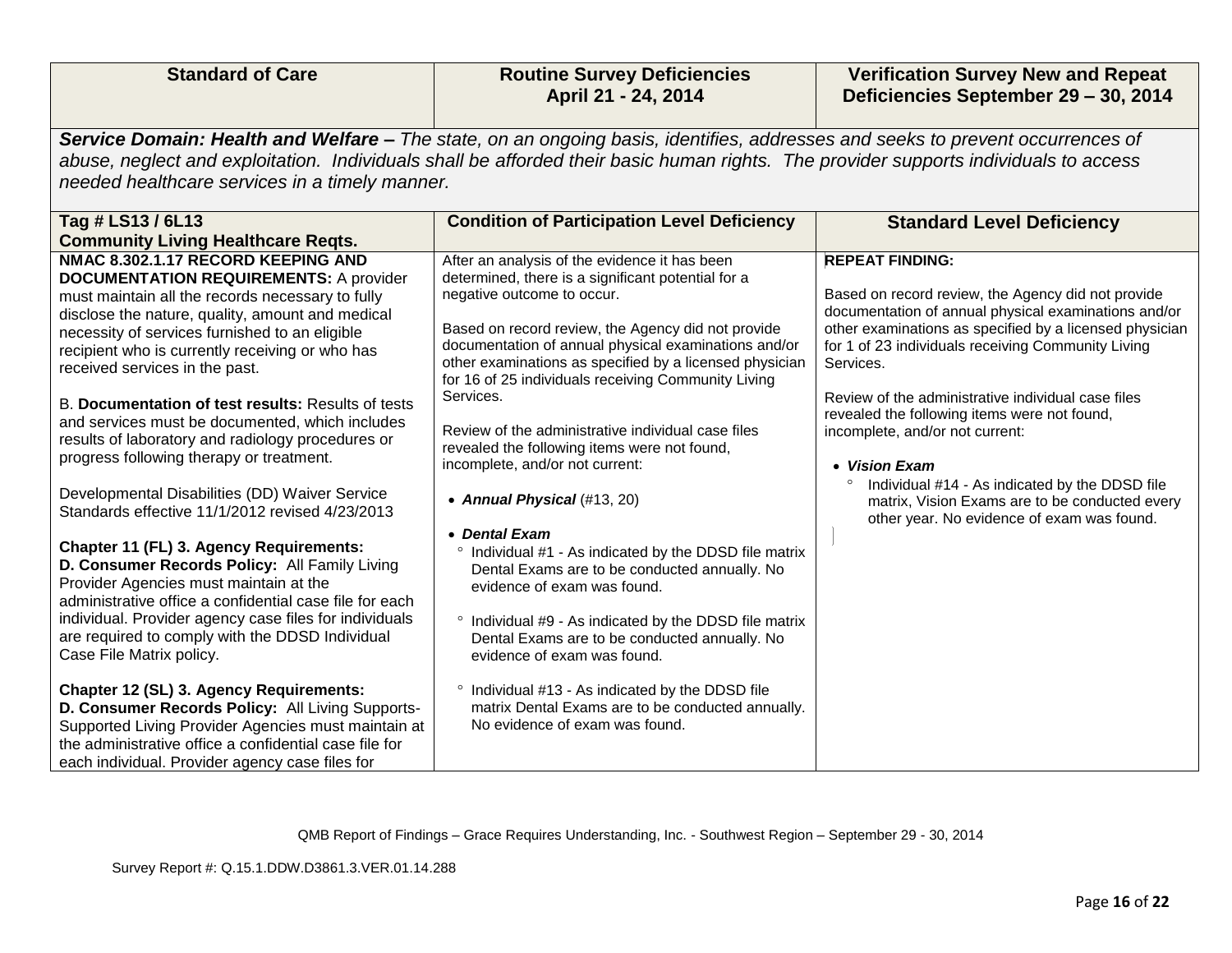| individuals are required to comply with the DDSD<br>Individual Case File Matrix policy.<br>Developmental Disabilities (DD) Waiver Service<br>Standards effective 4/1/2007<br><b>CHAPTER 6. VI. GENERAL REQUIREMENTS</b><br><b>FOR COMMUNITY LIVING</b><br>G. Health Care Requirements for Community<br><b>Living Services.</b><br>(1) The Community Living Service providers shall<br>ensure completion of a HAT for each individual<br>receiving this service. The HAT shall be completed<br>2 weeks prior to the annual ISP meeting and<br>submitted to the Case Manager and all other IDT<br>Members. A revised HAT is required to also be<br>submitted whenever the individual's health status<br>changes significantly. For individuals who are newly<br>allocated to the DD Waiver program, the HAT may<br>be completed within 2 weeks following the initial<br>ISP meeting and submitted with any strategies and<br>support plans indicated in the ISP, or within 72<br>hours following admission into direct services,<br>whichever comes first.<br>(2) Each individual will have a Health Care<br>Coordinator, designated by the IDT. When the<br>individual's HAT score is 4, 5 or 6 the Health Care<br>Coordinator shall be an IDT member, other than the<br>individual. The Health Care Coordinator shall<br>oversee and monitor health care services for the<br>individual in accordance with these standards. In<br>circumstances where no IDT member voluntarily<br>accepts designation as the health care coordinator, | ° Individual #15 - As indicated by collateral<br>documentation reviewed, exam was completed on<br>11/12/2013. Follow-up was to be completed in<br>3/2014 for cleaning. No evidence of follow-up<br>found.<br>° Individual #18 - As indicated by the DDSD file<br>matrix Dental Exams are to be conducted annually.<br>No evidence of exam was found.<br>° Individual #25 - As indicated by the DDSD file<br>matrix Dental Exams are to be conducted annually.<br>No evidence of exam was found.<br>• Vision Exam<br>° Individual #5 - As indicated by the DDSD file<br>matrix, Vision Exams are to be conducted every<br>other year. No evidence of exam was found.<br>° Individual #6 - As indicated by the DDSD file<br>matrix, Vision Exams are to be conducted every<br>other year. No evidence of exam was found.<br>° Individual #10 - As indicated by the DDSD file<br>matrix, Vision Exams are to be conducted every<br>other year. No evidence of exam was found.<br>° Individual #13 - As indicated by the DDSD file<br>matrix, Vision Exams are to be conducted every<br>other year. No evidence of exam was found.<br>° Individual #14 - As indicated by the DDSD file<br>matrix, Vision Exams are to be conducted every |  |
|----------------------------------------------------------------------------------------------------------------------------------------------------------------------------------------------------------------------------------------------------------------------------------------------------------------------------------------------------------------------------------------------------------------------------------------------------------------------------------------------------------------------------------------------------------------------------------------------------------------------------------------------------------------------------------------------------------------------------------------------------------------------------------------------------------------------------------------------------------------------------------------------------------------------------------------------------------------------------------------------------------------------------------------------------------------------------------------------------------------------------------------------------------------------------------------------------------------------------------------------------------------------------------------------------------------------------------------------------------------------------------------------------------------------------------------------------------------------------------------------------------------------------------------|--------------------------------------------------------------------------------------------------------------------------------------------------------------------------------------------------------------------------------------------------------------------------------------------------------------------------------------------------------------------------------------------------------------------------------------------------------------------------------------------------------------------------------------------------------------------------------------------------------------------------------------------------------------------------------------------------------------------------------------------------------------------------------------------------------------------------------------------------------------------------------------------------------------------------------------------------------------------------------------------------------------------------------------------------------------------------------------------------------------------------------------------------------------------------------------------------------------------------------------|--|
| the community living provider shall assign a staff                                                                                                                                                                                                                                                                                                                                                                                                                                                                                                                                                                                                                                                                                                                                                                                                                                                                                                                                                                                                                                                                                                                                                                                                                                                                                                                                                                                                                                                                                     | other year. No evidence of exam was found.                                                                                                                                                                                                                                                                                                                                                                                                                                                                                                                                                                                                                                                                                                                                                                                                                                                                                                                                                                                                                                                                                                                                                                                           |  |
| member to this role.<br>(3) For each individual receiving Community Living<br>Services, the provider agency shall ensure and<br>document the following:<br>(a) Provision of health care oversight consistent<br>with these Standards as detailed in Chapter<br>One section III E: Healthcare Documentation                                                                                                                                                                                                                                                                                                                                                                                                                                                                                                                                                                                                                                                                                                                                                                                                                                                                                                                                                                                                                                                                                                                                                                                                                             | ° Individual #18 - As indicated by the DDSD file<br>matrix, Vision Exams are to be conducted every<br>other year. No evidence of exam was found.                                                                                                                                                                                                                                                                                                                                                                                                                                                                                                                                                                                                                                                                                                                                                                                                                                                                                                                                                                                                                                                                                     |  |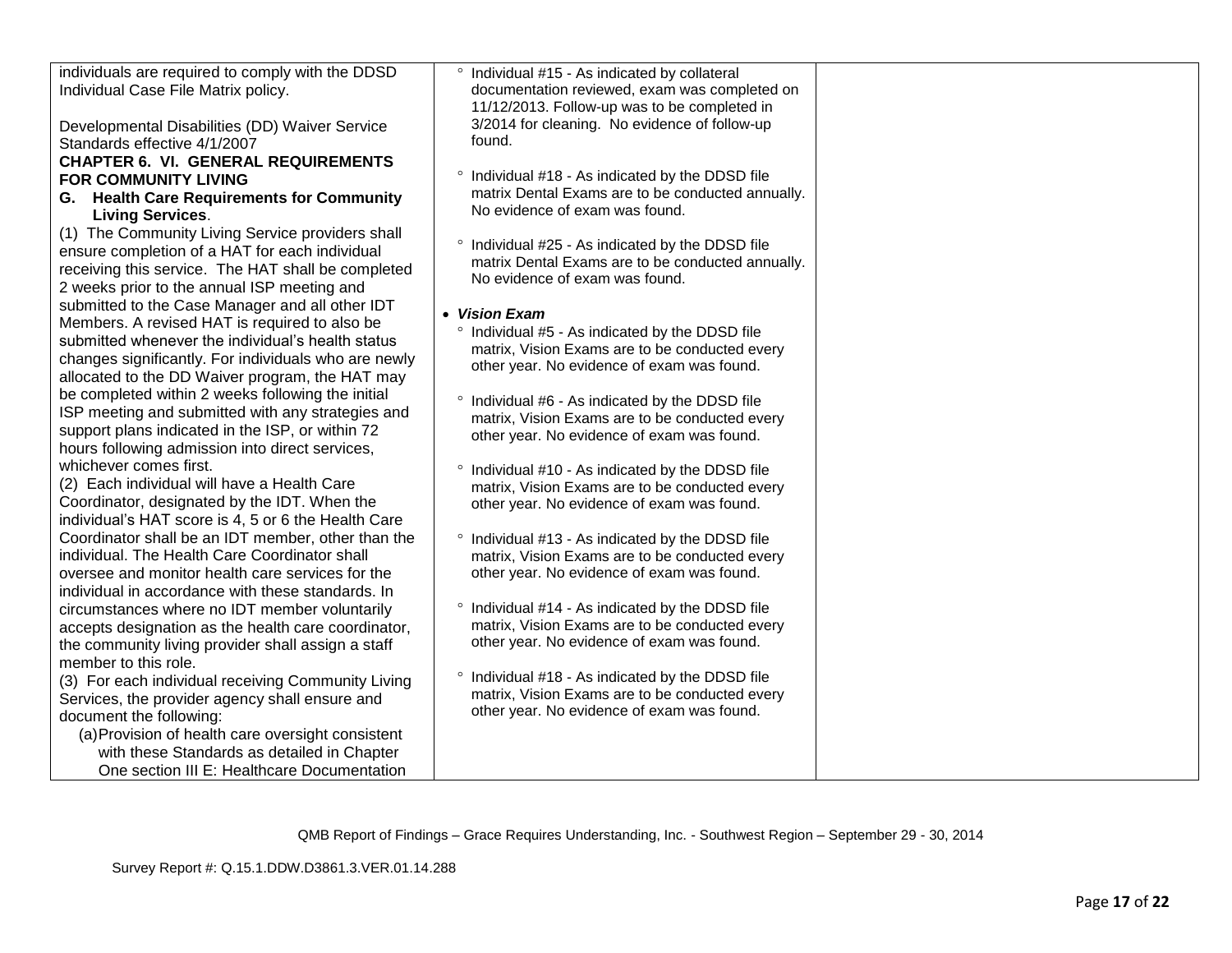| by Nurses For Community Living Services,<br><b>Community Inclusion Services and Private</b><br>Duty Nursing Services.<br>b) That each individual with a score of 4, 5, or 6<br>on the HAT, has a Health Care Plan<br>developed by a licensed nurse.<br>(c) That an individual with chronic condition(s)<br>with the potential to exacerbate into a life<br>threatening condition, has Crisis Prevention/<br>Intervention Plan(s) developed by a licensed<br>nurse or other appropriate professional for<br>each such condition.<br>(4) That an average of 3 hours of documented<br>nutritional counseling is available annually, if<br>recommended by the IDT.<br>(5) That the physical property and grounds are free<br>of hazards to the individual's health and safety.<br>(6) In addition, for each individual receiving<br>Supported Living or Family Living Services, the<br>provider shall verify and document the following:<br>(a) The individual has a primary licensed<br>physician;<br>(b) The individual receives an annual physical<br>examination and other examinations as<br>specified by a licensed physician;<br>(c) The individual receives annual dental check-<br>ups and other check-ups as specified by a<br>licensed dentist;<br>(d) The individual receives eye examinations as<br>specified by a licensed optometrist or<br>ophthalmologist; and<br>(e)Agency activities that occur as follow-up to<br>medical appointments (e.g. treatment, visits to<br>specialists, changes in medication or daily<br>routine). | ° Individual #21 - As indicated by the DDSD file<br>matrix, Vision Exams are to be conducted every<br>other year. No evidence of exam was found.<br>° Individual #22 - As indicated by the DDSD file<br>matrix, Vision Exams are to be conducted every<br>other year. No evidence of exam was found.<br>• Bone Density Exam<br>° Individual #8 - As indicated by collateral<br>documentation reviewed, the exam was ordered on<br>11/5/2013. No evidence of exam results was found.<br>• Nutritional Evaluation<br>° Individual #3 - As indicated by collateral<br>documentation reviewed, exam was completed on<br>1/30/2012. Follow-up was to be completed in 12<br>months. No evidence of follow-up found.<br>• Podiatry<br>° Individual #5 - As indicated by collateral<br>documentation reviewed, exam was completed on<br>11/14/2013. Follow-up was to be completed in 4<br>months. No evidence of follow-up found.<br>• Sleep Apnea Study<br>° Individual #17 - As indicated by collateral<br>documentation reviewed, exam was ordered at the<br>Annual Physical on 9/10/2013. No evidence of<br>exam results was found.<br>• Nephrology<br>° Individual #20 - As indicated by collateral<br>documentation reviewed, exam was completed on<br>7/31/2013. Follow-up was to be completed in 3<br>months. No evidence of follow-up found. |  |
|-----------------------------------------------------------------------------------------------------------------------------------------------------------------------------------------------------------------------------------------------------------------------------------------------------------------------------------------------------------------------------------------------------------------------------------------------------------------------------------------------------------------------------------------------------------------------------------------------------------------------------------------------------------------------------------------------------------------------------------------------------------------------------------------------------------------------------------------------------------------------------------------------------------------------------------------------------------------------------------------------------------------------------------------------------------------------------------------------------------------------------------------------------------------------------------------------------------------------------------------------------------------------------------------------------------------------------------------------------------------------------------------------------------------------------------------------------------------------------------------------------------------------------------------------|-----------------------------------------------------------------------------------------------------------------------------------------------------------------------------------------------------------------------------------------------------------------------------------------------------------------------------------------------------------------------------------------------------------------------------------------------------------------------------------------------------------------------------------------------------------------------------------------------------------------------------------------------------------------------------------------------------------------------------------------------------------------------------------------------------------------------------------------------------------------------------------------------------------------------------------------------------------------------------------------------------------------------------------------------------------------------------------------------------------------------------------------------------------------------------------------------------------------------------------------------------------------------------------------------------------------------------------------------|--|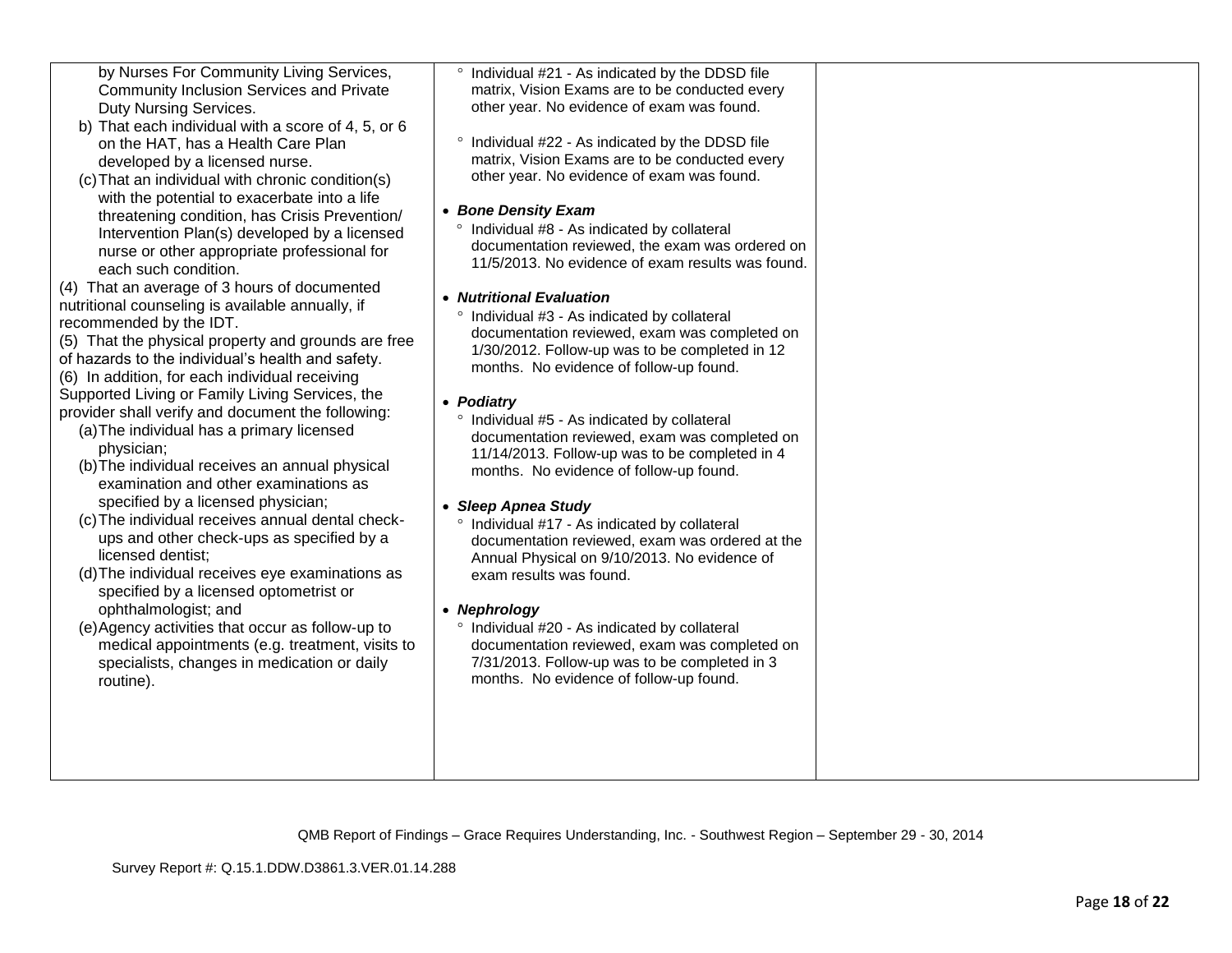| <b>Standard of Care</b>                                                                                                                                                                                                                                                                                           | <b>Routine Survey Deficiencies</b><br>April 21 - 24, 2014 | <b>Verification Survey New and Repeat</b><br>Deficiencies September 29 - 30, 2014 |  |
|-------------------------------------------------------------------------------------------------------------------------------------------------------------------------------------------------------------------------------------------------------------------------------------------------------------------|-----------------------------------------------------------|-----------------------------------------------------------------------------------|--|
| Service Domain: Service Plans: ISP Implementation - Services are delivered in accordance with the service plan, including type,                                                                                                                                                                                   |                                                           |                                                                                   |  |
| scope, amount, duration and frequency specified in the service plan.                                                                                                                                                                                                                                              |                                                           |                                                                                   |  |
| Tag #1A08 Agency Case File                                                                                                                                                                                                                                                                                        | <b>Standard Level Deficiency</b>                          | <b>Completed</b>                                                                  |  |
| Tag # 1A08.1 Agency Case File - Progress<br><b>Notes</b>                                                                                                                                                                                                                                                          | <b>Standard Level Deficiency</b>                          | <b>Completed</b>                                                                  |  |
| Tag # LS14 / 6L14 Residential Case File                                                                                                                                                                                                                                                                           | <b>Standard Level Deficiency</b>                          | <b>Completed</b>                                                                  |  |
| Tag # LS17 / 6L17 Reporting Requirements<br>(Community Living Reports)                                                                                                                                                                                                                                            | <b>Standard Level Deficiency</b>                          | <b>Completed</b>                                                                  |  |
| Service Domain: Qualified Providers - The State monitors non-licensed/non-certified providers to assure adherence to waiver<br>requirements. The State implements its policies and procedures for verifying that provider training is conducted in accordance with State<br>requirements and the approved waiver. |                                                           |                                                                                   |  |
| Tag #1A11.1 Transportation Training                                                                                                                                                                                                                                                                               | <b>Standard Level Deficiency</b>                          | <b>Completed</b>                                                                  |  |
| Tag # 1A20 Direct Support Personnel<br><b>Training</b>                                                                                                                                                                                                                                                            | <b>Standard Level Deficiency</b>                          | <b>Completed</b>                                                                  |  |
| Tag #1A22 Agency Personnel Competency                                                                                                                                                                                                                                                                             | <b>Standard Level Deficiency</b>                          | <b>Completed</b>                                                                  |  |
| Tag #1A25 Criminal Caregiver History<br><b>Screening</b>                                                                                                                                                                                                                                                          | <b>Standard Level Deficiency</b>                          | <b>Completed</b>                                                                  |  |
| Tag #1A26 Consolidated On-line Registry<br><b>Employee Abuse Registry</b>                                                                                                                                                                                                                                         | <b>Standard Level Deficiency</b>                          | <b>Completed</b>                                                                  |  |
| Tag #1A28.1 Incident Mgt. System -<br><b>Personnel Training</b>                                                                                                                                                                                                                                                   | <b>Standard Level Deficiency</b>                          | <b>Completed</b>                                                                  |  |
| Tag #1A36 Service Coordination<br><b>Requirements</b>                                                                                                                                                                                                                                                             | <b>Standard Level Deficiency</b>                          | <b>Completed</b>                                                                  |  |
| Tag # 1A37 Individual Specific Training                                                                                                                                                                                                                                                                           | <b>Standard Level Deficiency</b>                          | <b>Completed</b>                                                                  |  |
| Tag # 1A42 DDSD Provider Agreement                                                                                                                                                                                                                                                                                | <b>Standard Level Deficiency</b>                          | <b>Completed</b>                                                                  |  |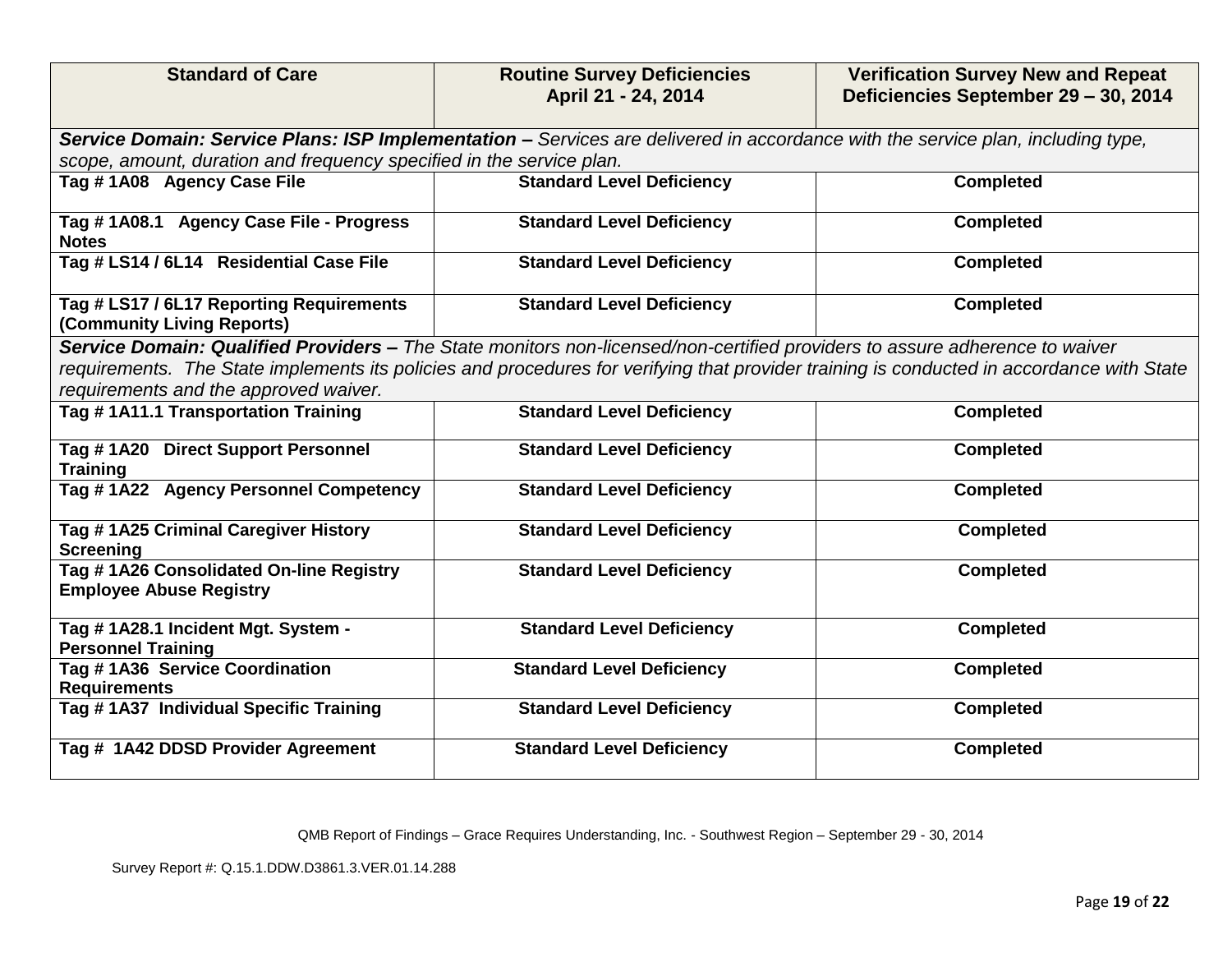*Service Domain: Health and Welfare – The state, on an ongoing basis, identifies, addresses and seeks to prevent occurrences of abuse, neglect and exploitation. Individuals shall be afforded their basic human rights. The provider supports individuals to access needed healthcare services in a timely manner.*

| Tag # 1A05 General Provider Requirements                                        | <b>Standard Level Deficiency</b>                                                                                                  | <b>Completed</b> |
|---------------------------------------------------------------------------------|-----------------------------------------------------------------------------------------------------------------------------------|------------------|
| Tag #1A09 Medication Delivery                                                   | <b>Standard Level Deficiency</b>                                                                                                  | <b>Completed</b> |
| <b>Routine Medication Administration</b>                                        |                                                                                                                                   |                  |
| Tag #1A09.1 Medication Delivery                                                 | <b>Standard Level Deficiency</b>                                                                                                  | <b>Completed</b> |
| <b>PRN Medication Administration</b>                                            |                                                                                                                                   |                  |
| Tag #1A15.2 and 5109 Healthcare                                                 | <b>Condition of Participation Level Deficiency</b>                                                                                | <b>Completed</b> |
| <b>Documentation</b>                                                            |                                                                                                                                   |                  |
| Tag # 1A27 Incident Mgt. Late and Failure to                                    | <b>Standard Level Deficiency</b>                                                                                                  | <b>Completed</b> |
| Report                                                                          |                                                                                                                                   |                  |
| Tag #1A27.2 Duty to Report IRs Filed                                            | <b>Standard Level Deficiency</b>                                                                                                  | <b>Completed</b> |
| During On-Site and/or IRs Not Reported by                                       |                                                                                                                                   |                  |
| <b>Provider</b>                                                                 |                                                                                                                                   |                  |
| Tag #1A28.2 Incident Mgt. System -                                              | <b>Standard Level Deficiency</b>                                                                                                  | <b>Completed</b> |
| <b>Parent/Guardian Training</b>                                                 |                                                                                                                                   |                  |
| Tag #1A31 Client Rights/Human Rights                                            | <b>Condition of Participation Level Deficiency</b>                                                                                | <b>Completed</b> |
|                                                                                 |                                                                                                                                   |                  |
| Tag # LS06 / 6L06 Family Living                                                 | <b>Standard Level Deficiency</b>                                                                                                  | <b>Completed</b> |
| <b>Requirements</b>                                                             |                                                                                                                                   |                  |
| Tag # LS25 / 6L25 Residential Health and                                        | <b>Standard Level Deficiency</b>                                                                                                  | <b>Completed</b> |
| Safety (SL/FL)                                                                  |                                                                                                                                   |                  |
|                                                                                 | Service Domain: Medicaid Billing/Reimbursement - State financial oversight exists to assure that claims are coded and paid for in |                  |
| accordance with the reimbursement methodology specified in the approved waiver. |                                                                                                                                   |                  |
|                                                                                 |                                                                                                                                   |                  |
| Tag # IS30 Customized Community                                                 | <b>Standard Level Deficiency</b>                                                                                                  | <b>Completed</b> |
| <b>Supports Reimbursement</b>                                                   |                                                                                                                                   |                  |
| Tag # LS27 / 6L27 Family Living                                                 | <b>Standard Level Deficiency</b>                                                                                                  | <b>Completed</b> |
| <b>Reimbursement</b>                                                            |                                                                                                                                   |                  |
| Tag # IS30 Customized Community                                                 | <b>Standard Level Deficiency</b>                                                                                                  | <b>Completed</b> |
| <b>SupportsReimbursement</b>                                                    |                                                                                                                                   |                  |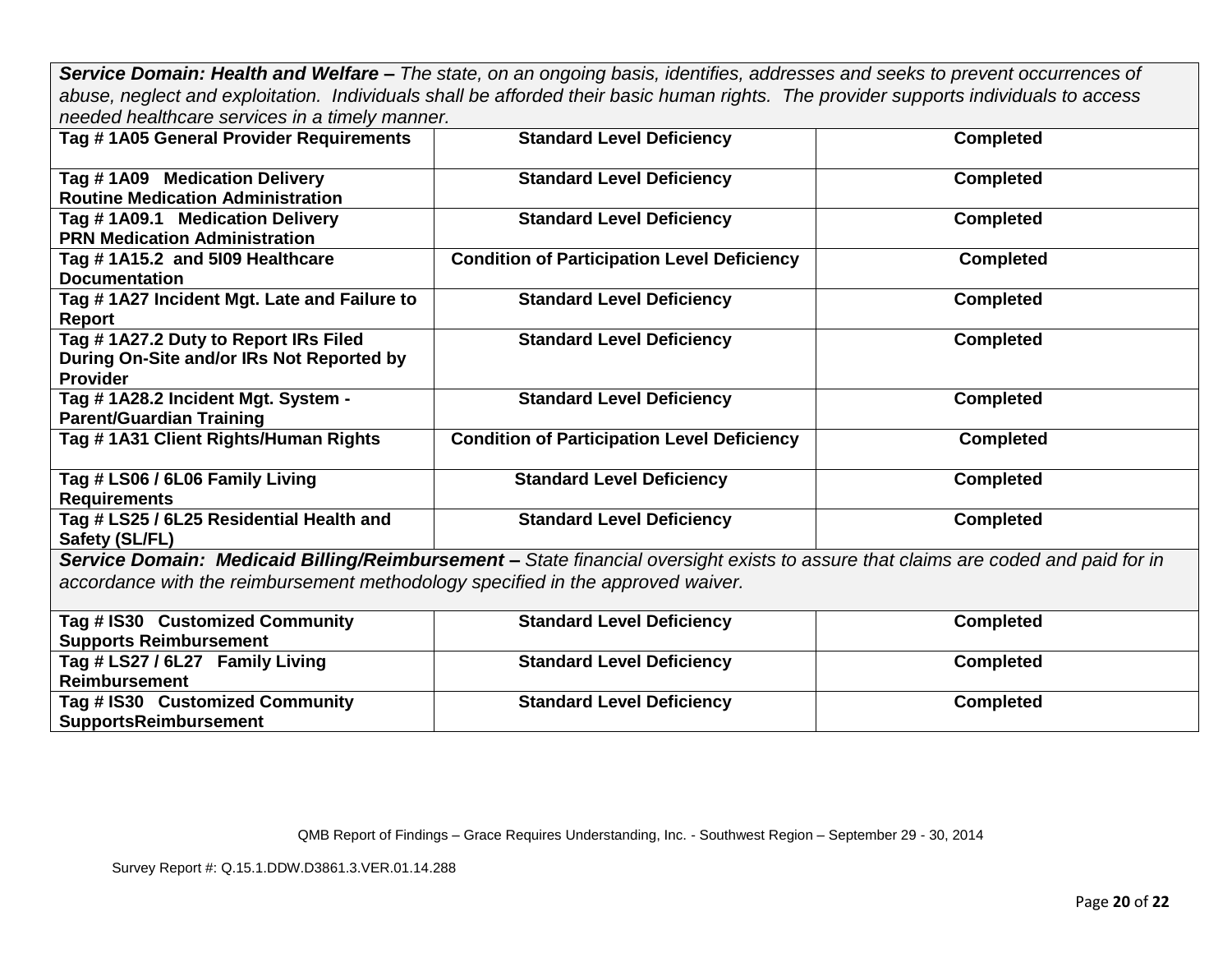

RETTA WARD, CABINET SECRETARY

Date: **Date:** October 28, 2014

To: Cruz Maria Rojas, Executive Director Provider: Grace Requires Understanding, Inc. Address: 212 S. Main St. State/Zip: Las Cruces, New Mexico 88001

E-mail Address: [crojas@mygru.org](mailto:crojas@mygru.org)

CC: Victor Duran, Board Chair<br>Address: P.O. Box 2334 P.O. Box 2334 State/Zip: Mesilla Park, New Mexico 88047 Board Chair E-Mail Address [victord3@msn.com](mailto:victord3@msn.com)

| Region:                | Southwest                         |
|------------------------|-----------------------------------|
| <b>Routine Survey:</b> | April 21 - 24, 2014               |
| Verification Survey:   | September 29 - 30, 2014           |
| Program Surveyed:      | Developmental Disabilities Waiver |
|                        |                                   |

Service Surveyed: *2012: Living Supports* (Family Living); *Inclusion Supports* (Customized Community Supports); *and Other* (Customized In-Home Supports) Survey Type: Verification

Dear Ms. Rojas and Mr. Duran:

The Division of Health Improvement/Quality Management Bureau has received, reviewed and approved the supporting documents you submitted for your Plan of Correction. The documents you provided verified that all previously cited survey Deficiencies have been corrected.

### **The Plan of Correction process is now complete.**

## **Furthermore, your agency is now determined to be in Compliance with all Conditions of Participation.**

To maintain ongoing compliance with standards and regulations, continue to use the Quality Assurance (self-auditing) processes you described in your Plan of Correction.

Consistent use these Quality Assurance processes will enable you to identify and promptly respond to problems, enhance your service delivery, and result in fewer deficiencies cited in future QMB surveys.